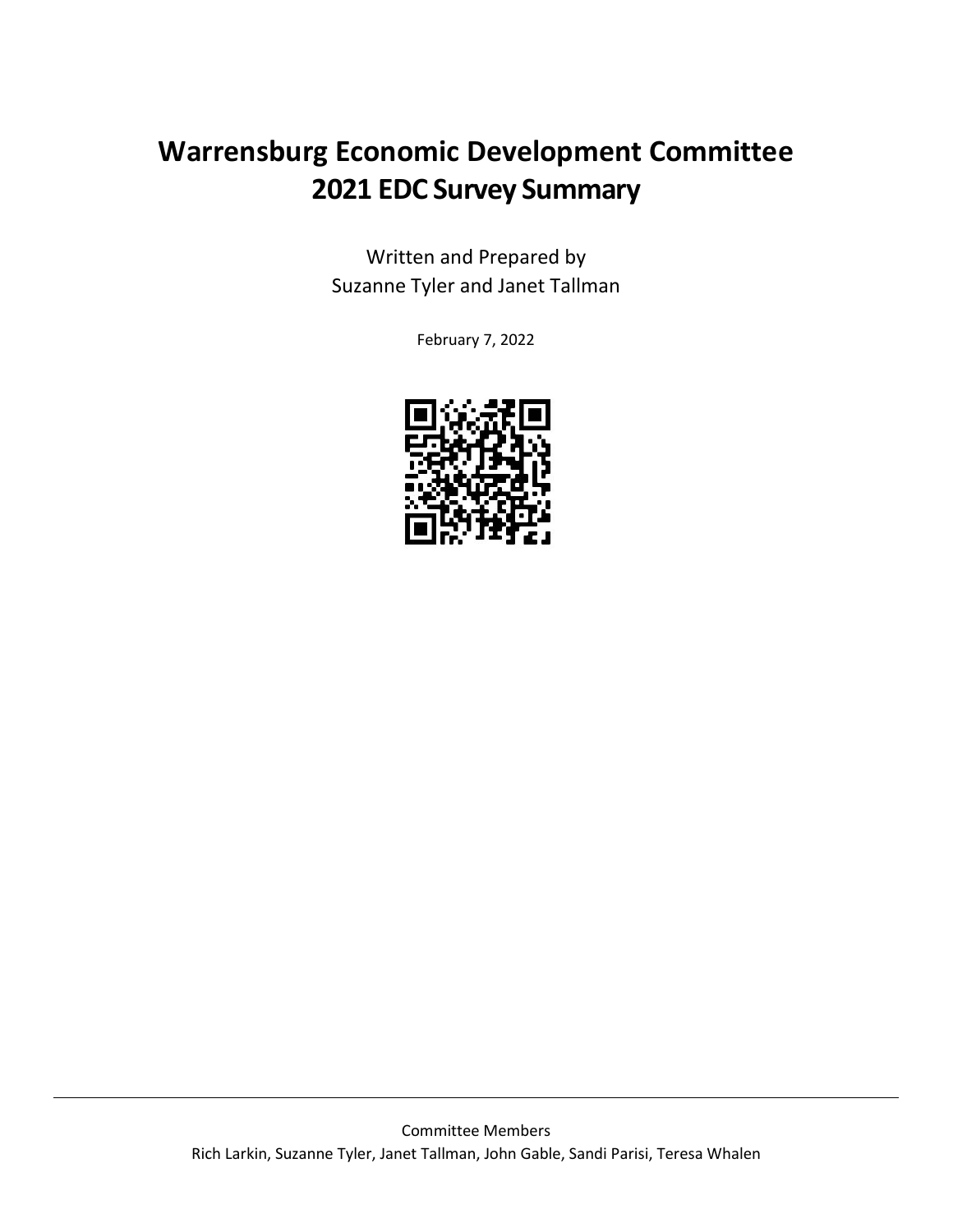Warrensburg Economic Development Committee 2021 EDC Survey Summary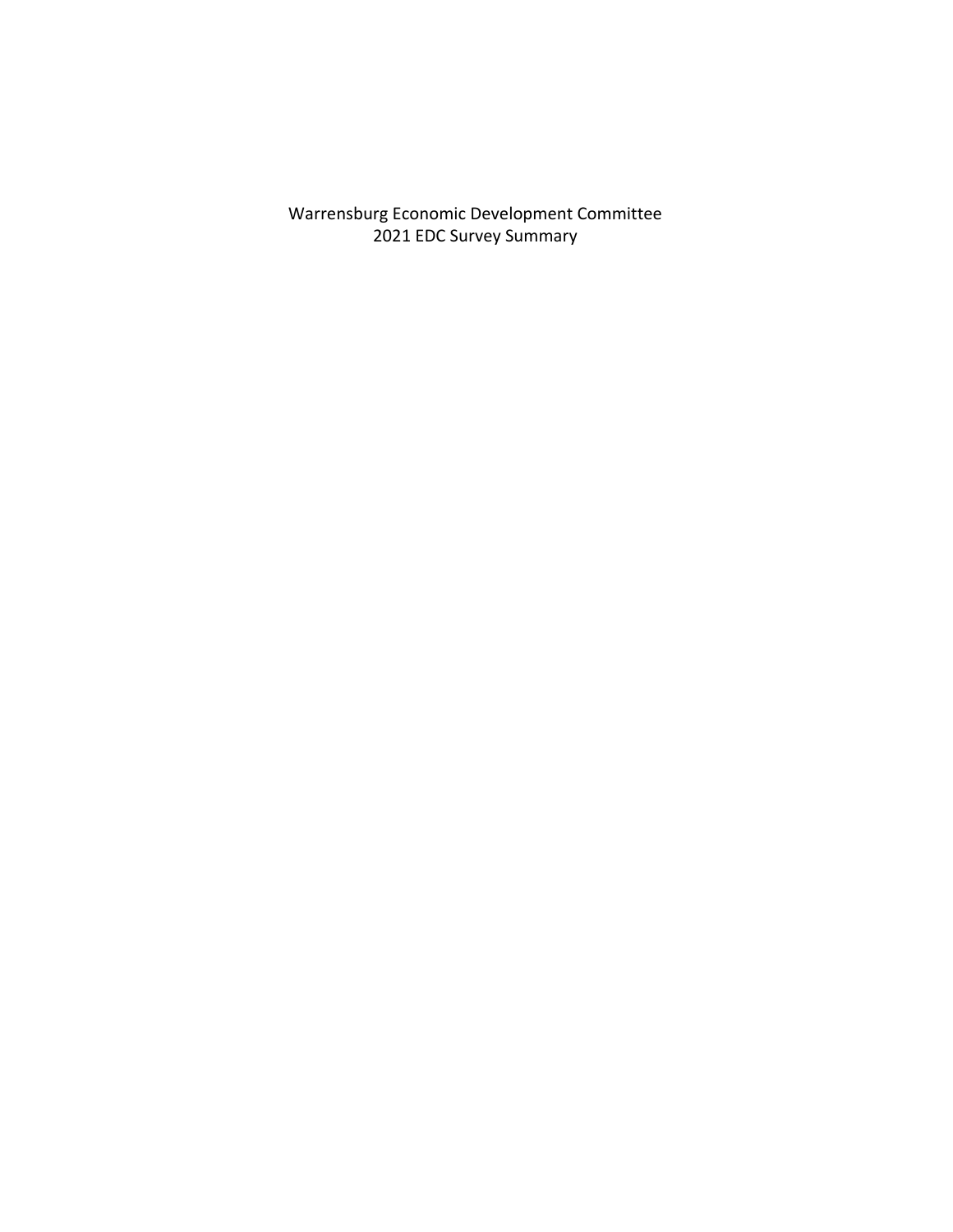# Table of Contents

| Warrensburg Economic Development Committee |
|--------------------------------------------|
|                                            |
|                                            |
| Attachment A                               |
|                                            |
| Attachment B                               |
|                                            |
| Attachment C                               |
|                                            |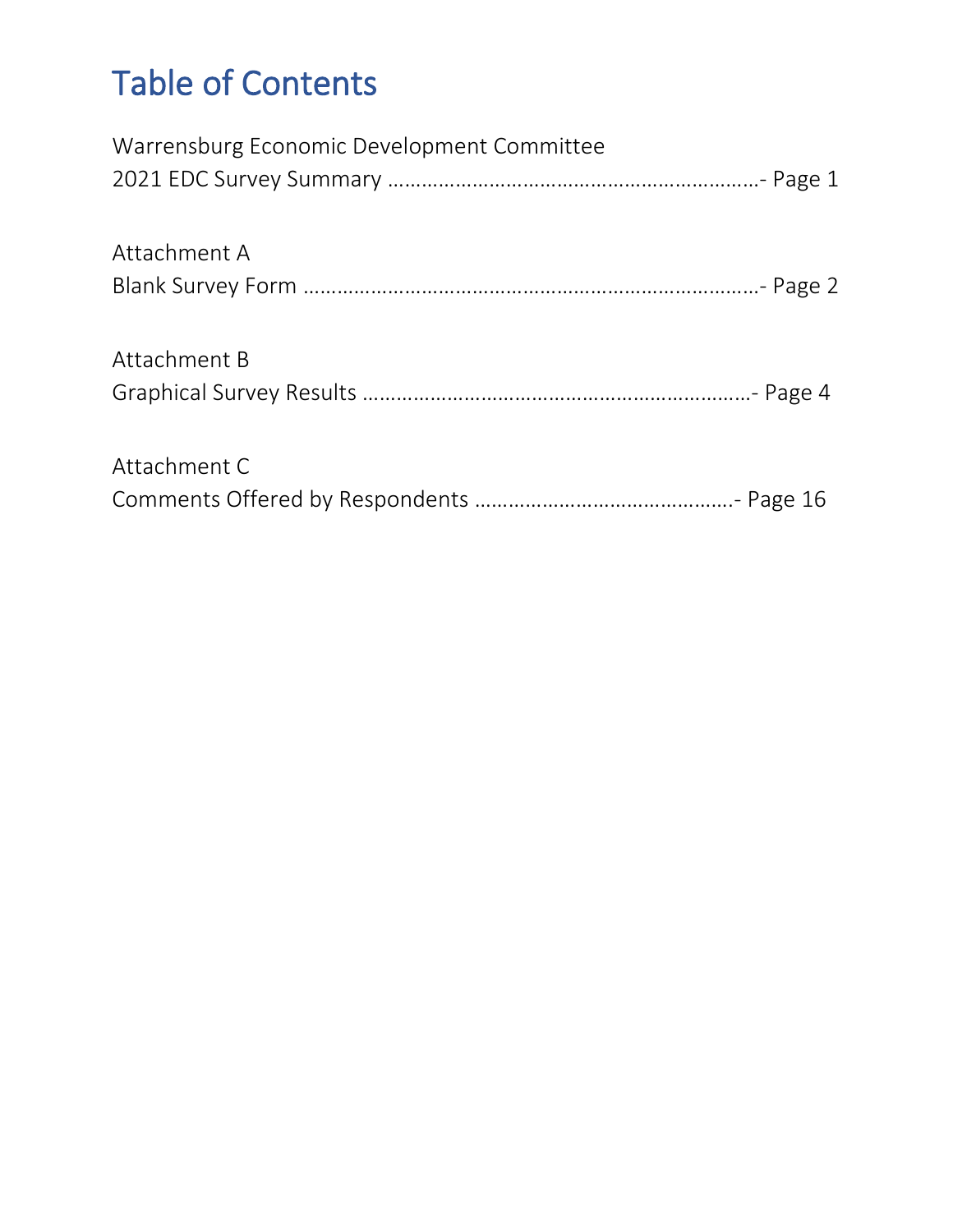#### **Warrensburg Economic Development Committee**

#### **2021 EDC Survey Summary**

#### **Methodology**

The survey was developed by the members of the Warrensburg Economic Development Committee in an effort to solicit guidance from Town citizens on the prioritization on future committee activities. A copy of the hard survey is included as **Attachment A**. The survey was available electronically on jotform.com. A link to the electronic survey was published on the Town of Warrensburg website, and was shared on Facebook by the Warrensburg Chamber of Commerce, the Warrensburg Beautification Committee, the Warrensburg Historical Society, and the members of the EDC. Paper copies of the survey were made available at the Town Hall, the Warrensburg Library, and most of the churches in town. One copy of the survey was sent to each of the bill recipients for the Warrensburg water and sewer district as part of the Town newsletter. The Town of Warrensburg newspaper of record, the Adirondack Sun Sentinel, published a notice stating where copies of the survey could be obtained. During the survey period (September 15<sup>th</sup> through October 31<sup>st</sup>), 174 electronic responses were obtained. Paper responses were returned to the Warrensburg Town Hall. A total of 52 paper responses were received. The paper responses were also inputted into jotform.com by EDC members so that all data was in a single location.

#### Data Quality

*Duplicate Surveys* – When the survey period was complete, the electronic responses were reviewed within jotform.com, and several incidences of survey duplication were detected. Survey duplication is fairly simple to do using the online tool, as one can hit the "back" arrow after completing the survey and "submit" it again. Each electronic survey response includes the IP address of the respondent and a time stamp of submittal. There were a handful of incidences of two identical surveys submitted right after one another from the same IP address. There was one incidence of four identical surveys submitted at the same time from a single IP address. There was one incidence of the same survey submitted from a single IP address 60 times. This significantly skewed the data from the survey. Therefore, EDC members deleted 59 out of the 60 duplicate responses and 3 out of the 4 duplicate responses. The double responses were left in place, as they may have been from two members of a single household, and they did not significantly skew the overall survey results.

*Percentage of the Response* – Once the duplicate responses were removed, there were a total of 163 survey responses overall. An additional 17 electronic responses were received after the October 31<sup>st</sup> deadline and were included for a total response of 180 survey responses. The 2019 U.S. Census 5-year estimates estimated that there were approximately 2,556 people in the Town of Warrensburg at or above the age of 16 years old. Therefore, 180 responses represents a 7% response rate. This is somewhat low, but comparable to the 352 responses observed from the 2007 community survey completed for the 2012 Warrensburg Comprehensive Plan.

*Representativeness of the Response* – Based on the 2019 U.S. Census 5 – year estimates, approximately 37.6% of Warrensburg residents 16 and over are retired. Of the 180 responses, 56 respondents, or approximately 31% indicated that they were retired. Further, approximately 86% of the respondents claim to live in Warrensburg year-round.

#### Results

The survey results are summarized graphically in **Attachment B**. The final survey question allowed for the respondent to write additional comments. All comments that were offered have been aggregated and included as **Attachment C.**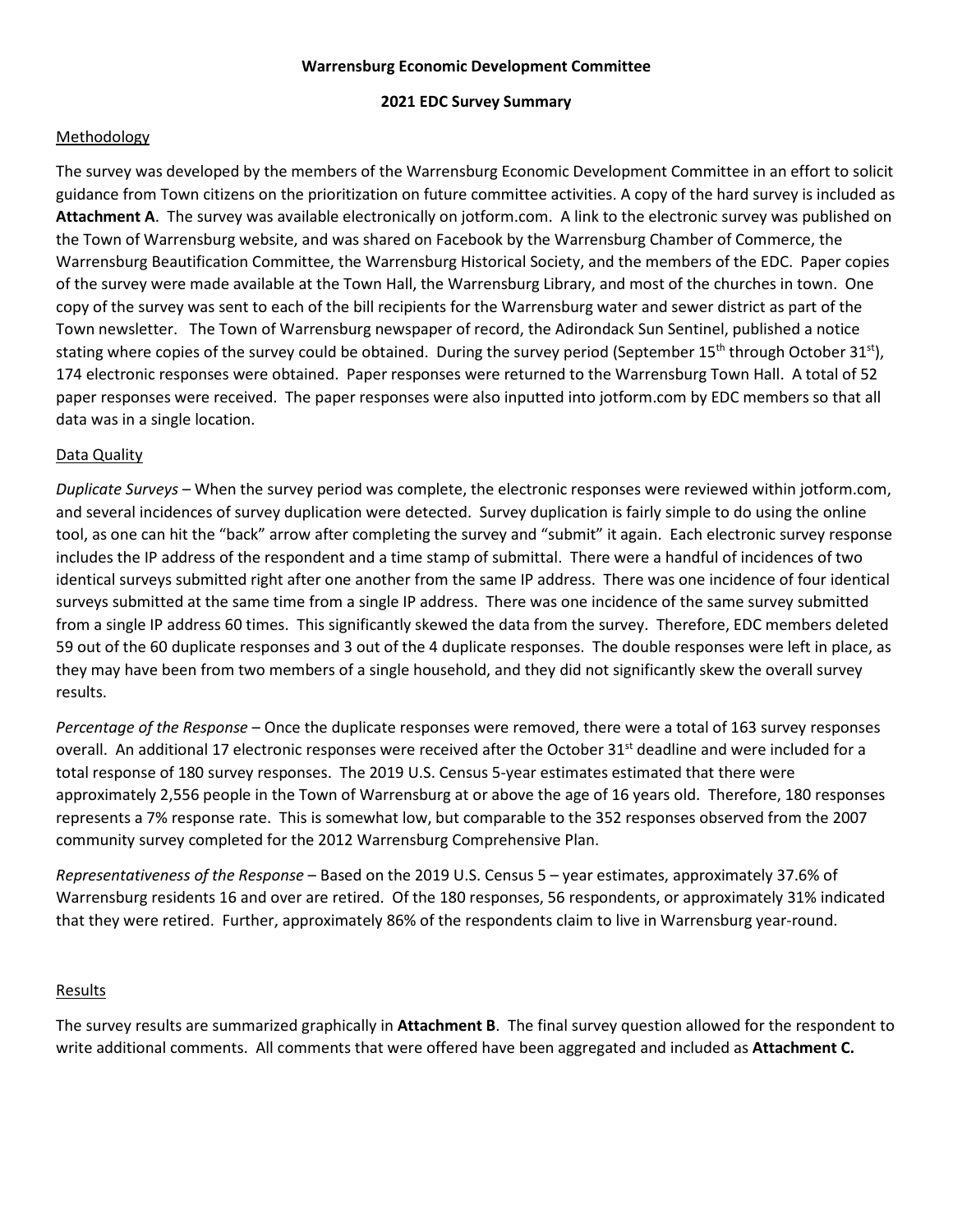Attachment A Blank Survey Form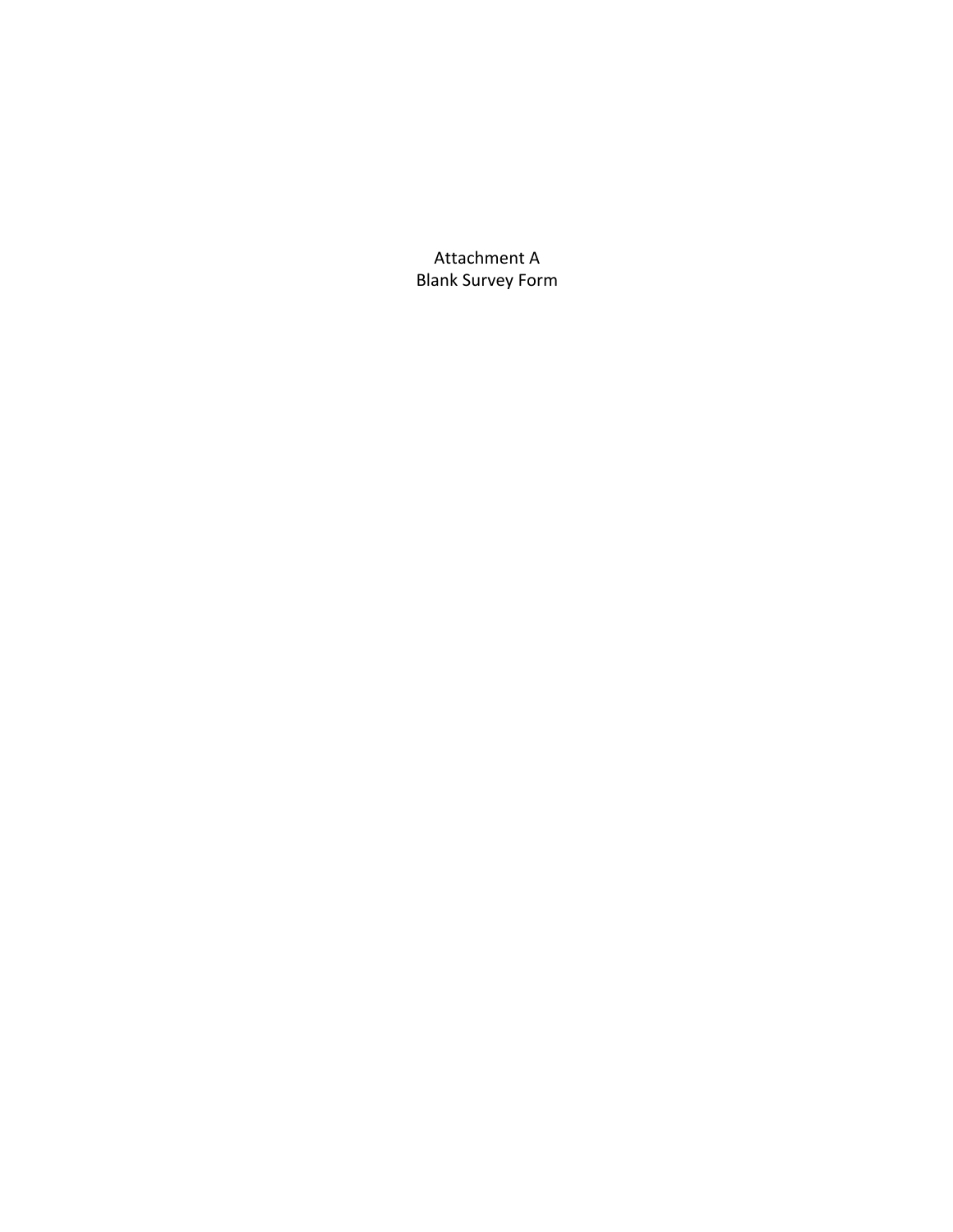| Name (Optional)                                                                                                                                                                                                                                                                                                                                                                                                                                                                                                                                                                  |                                                                                                                                       |                                                                                                                                       |                                                                                                                       |  |  |  |
|----------------------------------------------------------------------------------------------------------------------------------------------------------------------------------------------------------------------------------------------------------------------------------------------------------------------------------------------------------------------------------------------------------------------------------------------------------------------------------------------------------------------------------------------------------------------------------|---------------------------------------------------------------------------------------------------------------------------------------|---------------------------------------------------------------------------------------------------------------------------------------|-----------------------------------------------------------------------------------------------------------------------|--|--|--|
| Address (Optional)                                                                                                                                                                                                                                                                                                                                                                                                                                                                                                                                                               |                                                                                                                                       |                                                                                                                                       |                                                                                                                       |  |  |  |
| Email (Optional)                                                                                                                                                                                                                                                                                                                                                                                                                                                                                                                                                                 |                                                                                                                                       | Phone (Optional)                                                                                                                      |                                                                                                                       |  |  |  |
| 1. Do you live in Warrensburg year-round?<br>YES NO                                                                                                                                                                                                                                                                                                                                                                                                                                                                                                                              |                                                                                                                                       | 2. Is this your primary residence?<br>YES NO                                                                                          |                                                                                                                       |  |  |  |
| 3. If no, where is your primary residence located?                                                                                                                                                                                                                                                                                                                                                                                                                                                                                                                               |                                                                                                                                       | 4. What is your employment status?                                                                                                    |                                                                                                                       |  |  |  |
| 5. Do you work in Warrensburg?<br>YES NO TELECOMMUTE                                                                                                                                                                                                                                                                                                                                                                                                                                                                                                                             |                                                                                                                                       | 6. What is your area of employment?                                                                                                   |                                                                                                                       |  |  |  |
| 7. The population of Warrensburg is approx. 4,000 people. What is the maximum population that you would like to<br>see living in Warrensburg?<br>Up to 5,000 people<br>$\Box$<br>Up to 7,000 people<br>$\Box$<br>Up to 10,000 people<br>Ш<br>+10,000 people<br>$\Box$                                                                                                                                                                                                                                                                                                            |                                                                                                                                       |                                                                                                                                       |                                                                                                                       |  |  |  |
| 8. What are the top 3 reasons you chose to live in Warrensburg? Please rank in order of importance (with 1 being the<br>most important):<br>Schools<br>$\Box$<br>Housing affordability<br>⊔<br>Family ties<br>⊔<br>Safe community<br>⊔<br>Recreational opportunities<br>⊔<br>Historic character, lifestyle, or scenic beauty<br>$\Box$<br>Jobs Employment Opportunity<br>$\Box$<br>Proximity to jobs outside of Warrensburg<br>⊔<br>Access to health care<br>$\Box$<br>Other_<br>$\Box$                                                                                          |                                                                                                                                       |                                                                                                                                       |                                                                                                                       |  |  |  |
| 9. What types of training/education opportunities would someone in your household be likely to utilize?<br>Small business finance/administration<br>SUNY Adk/BOCES Satellite campus<br>Office computer programs (Excel/Word)<br>Construction certifications (OSHA/CDL/LEED)<br>$\Box$<br>Maintenance and repair (vehicles/appliances/properties)<br>$\Box$<br>Bartending/Food preparation<br>$\Box$<br><b>First Aid</b><br>$\Box$<br>Skilled trades (Carpentry, Plumbing, etc.)<br>$\Box$<br>Recreational courses (art, candle making, gardening, music etc.)<br>$\Box$<br>Other |                                                                                                                                       |                                                                                                                                       |                                                                                                                       |  |  |  |
|                                                                                                                                                                                                                                                                                                                                                                                                                                                                                                                                                                                  | 10. What types of businesses should we work to recruit for Warrensburg please check all that apply:                                   |                                                                                                                                       |                                                                                                                       |  |  |  |
| $\Box$ Cannabis Dispensaries<br>Big Box Retail (Ex. Walmart)<br>$\Box$<br>$\Box$ Small Specialty Shops<br>(gift shop, local products)<br>$\Box$ Large Specialty Shops<br>(Cabela's)                                                                                                                                                                                                                                                                                                                                                                                              | Chain Restaurant (Olive<br>Garden)<br>$\Box$ Fine Dining<br><b>Local Casual Dining</b><br>Fast food<br>П<br>Brewery / Distillery<br>ப | <b>Real Estate Developers</b><br>Construction<br>$\Box$<br>Hospitality (Hotels /<br>$\Box$<br>Motels)<br><b>Rec Tourism</b><br>$\Box$ | $\Box$ Finance (Banks, Insurance co.)<br>$\Box$ Transportation<br>(Uber, Taxi, Bus Services)<br>Other please specify: |  |  |  |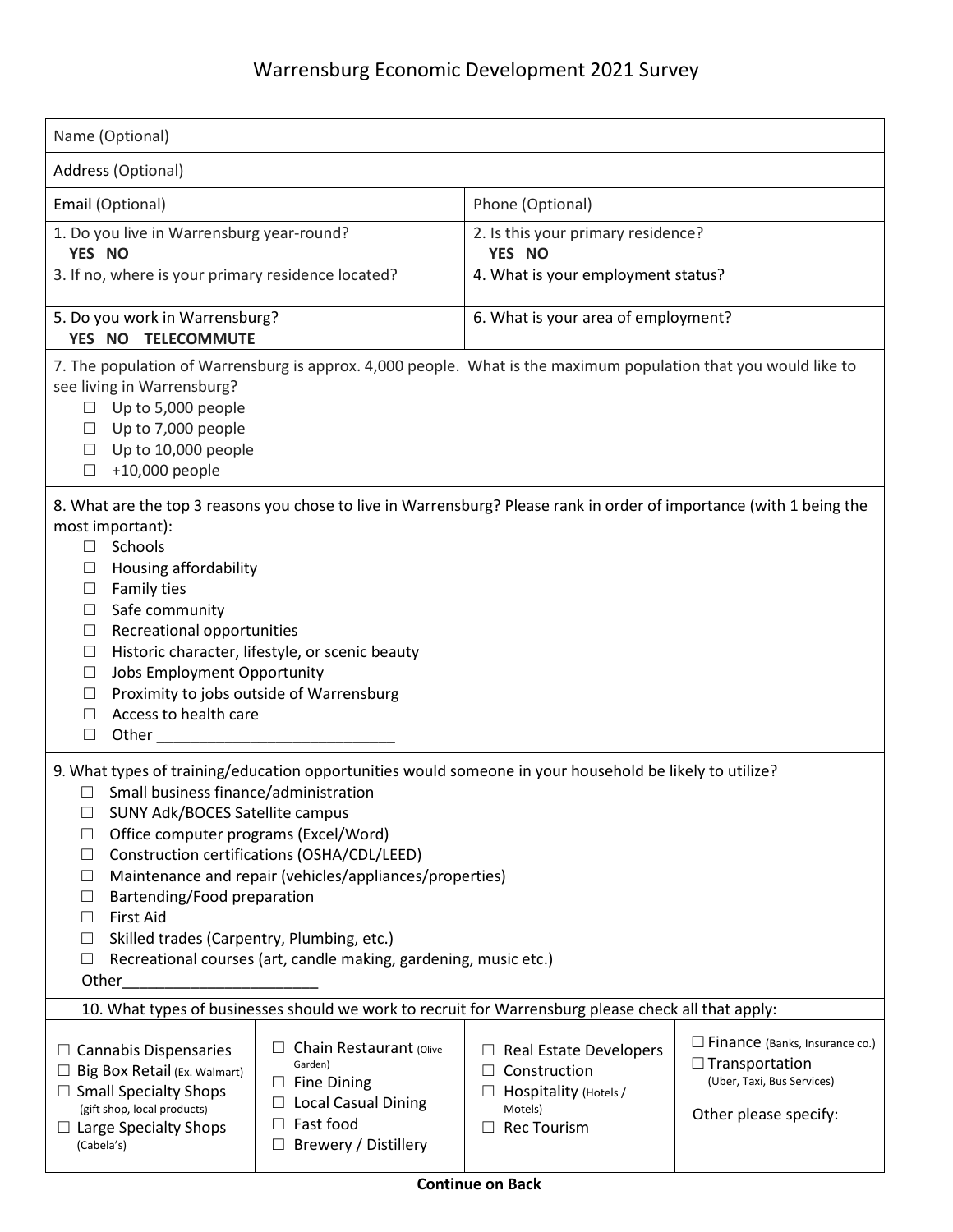## Warrensburg Economic Development Survey

11. Please indicate your level of support for the following goals.

|                                                                 | Strongly | Somewhat | Neutral | Somewhat | Strongly |
|-----------------------------------------------------------------|----------|----------|---------|----------|----------|
|                                                                 | Support  | Support  |         | Oppose   | Oppose   |
| Actively recruiting business prospects                          |          |          |         |          |          |
| Helping retain and expand existing businesses                   |          |          |         |          |          |
| Actively attracting professional firms / individuals that can   |          |          |         |          |          |
| work remotely                                                   |          |          |         |          |          |
| Providing resources such as an Enterprise Fund to grow local    |          |          |         |          |          |
| small businesses                                                |          |          |         |          |          |
| Provide entrepreneurship training and assistance                |          |          |         |          |          |
| More local job opportunities.                                   |          |          |         |          |          |
| A more diversified tax base, less reliance on tourism and       |          |          |         |          |          |
| residential property taxes                                      |          |          |         |          |          |
| Development of vacant commercial / industrial sites             |          |          |         |          |          |
| Additional industrial/manufacturing                             |          |          |         |          |          |
| Development of alternative energy projects - solar, wind        |          |          |         |          |          |
| <b>Additional Downtown Parking</b>                              |          |          |         |          |          |
| Water and sewer projects                                        |          |          |         |          |          |
| Electric vehicle charging stations                              |          |          |         |          |          |
| Enhancing Internet speeds and connections                       |          |          |         |          |          |
| <b>Expanding Cell Service</b>                                   |          |          |         |          |          |
| More Senior housing                                             |          |          |         |          |          |
| More Single-family housing                                      |          |          |         |          |          |
| More Multi-family housing (apartments, duplexes)                |          |          |         |          |          |
| Vacation / Rental Properties                                    |          |          |         |          |          |
| Address growing traffic issues                                  |          |          |         |          |          |
| More entertainments (all ages)                                  |          |          |         |          |          |
| More program and services /activities for kids                  |          |          |         |          |          |
| More programs and services for services for seniors             |          |          |         |          |          |
| Preservation of historic buildings, structure, and landmarks    |          |          |         |          |          |
| Establishing standards for traditional / historic aesthetics in |          |          |         |          |          |
| the downtown area                                               |          |          |         |          |          |
| Additional community Beautification projects                    |          |          |         |          |          |
| More parks, public open space, and recreation                   |          |          |         |          |          |

12. What is your vision for Warrensburg 10 years from now? (Maximum of 200 words)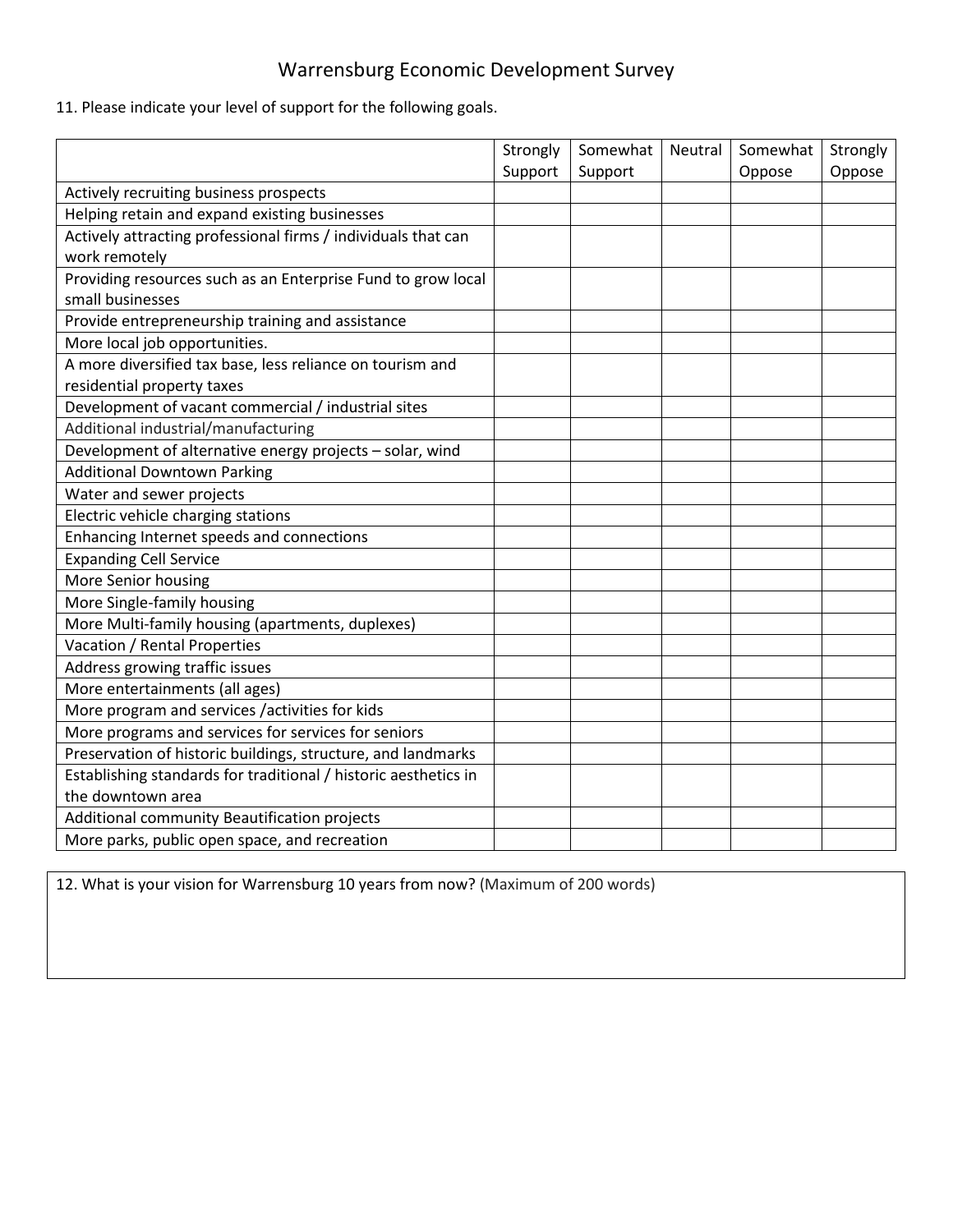Attachment B Graphical Survey Results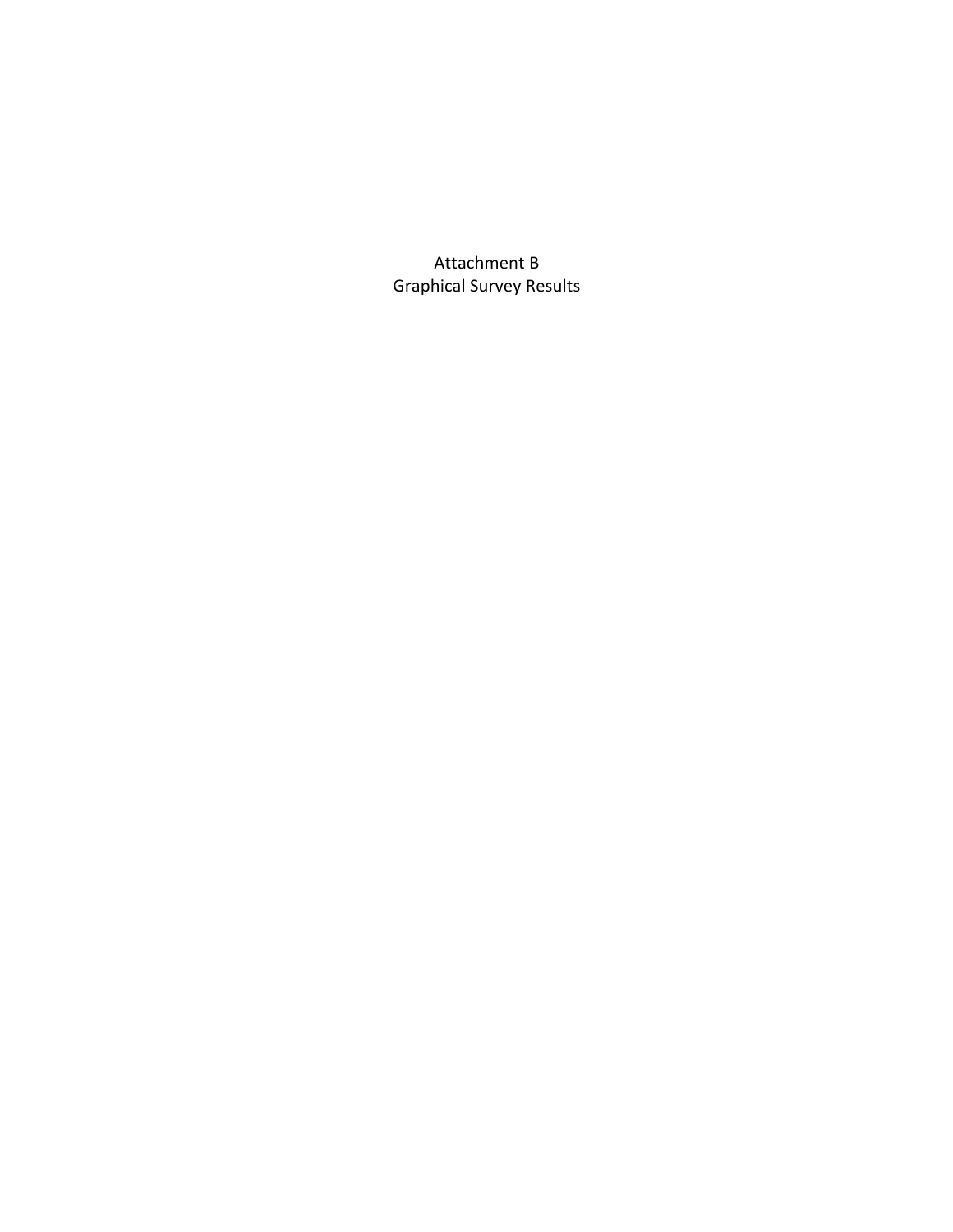## Do you live in Warrensburg year-round

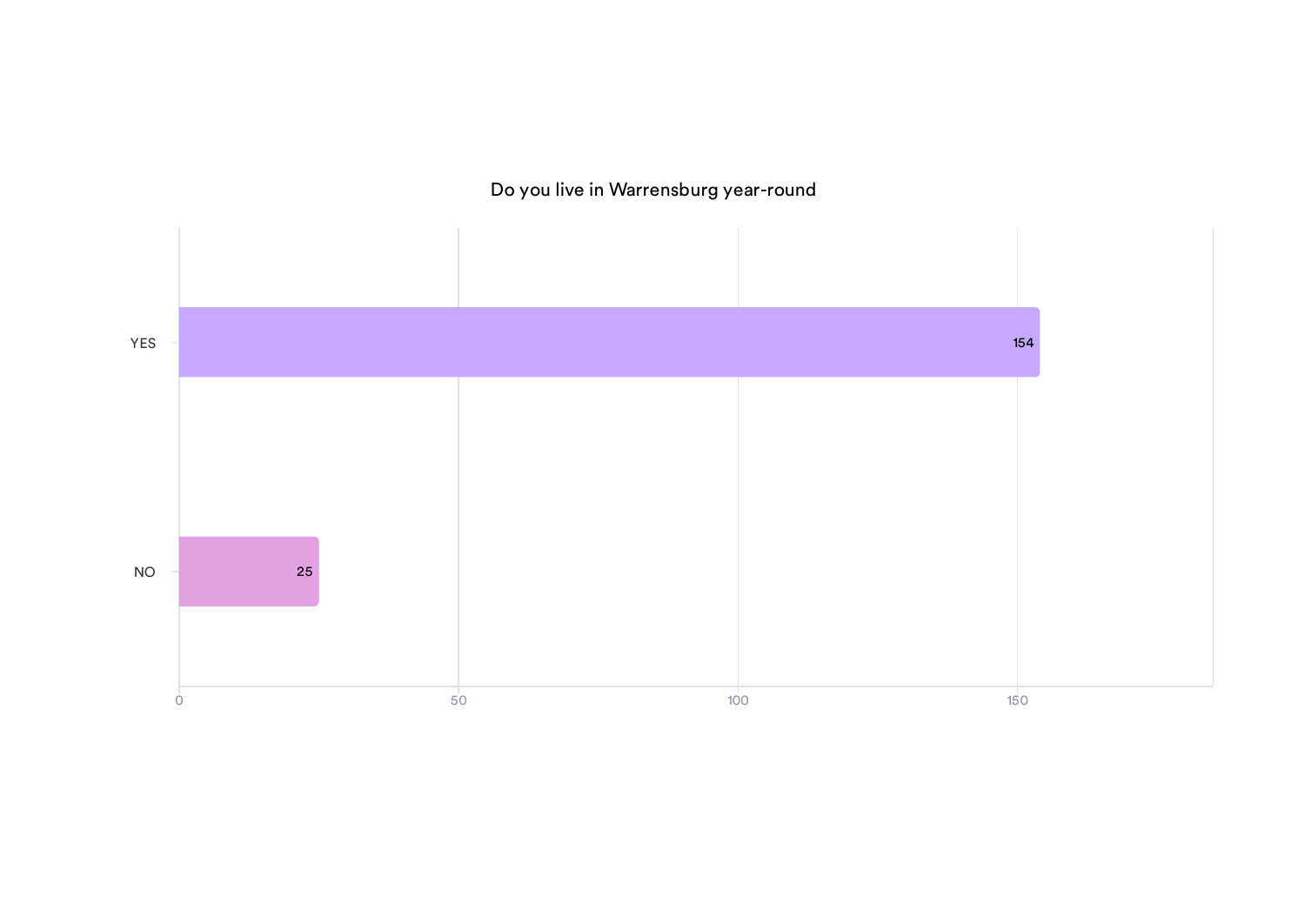Is this your primary residence?

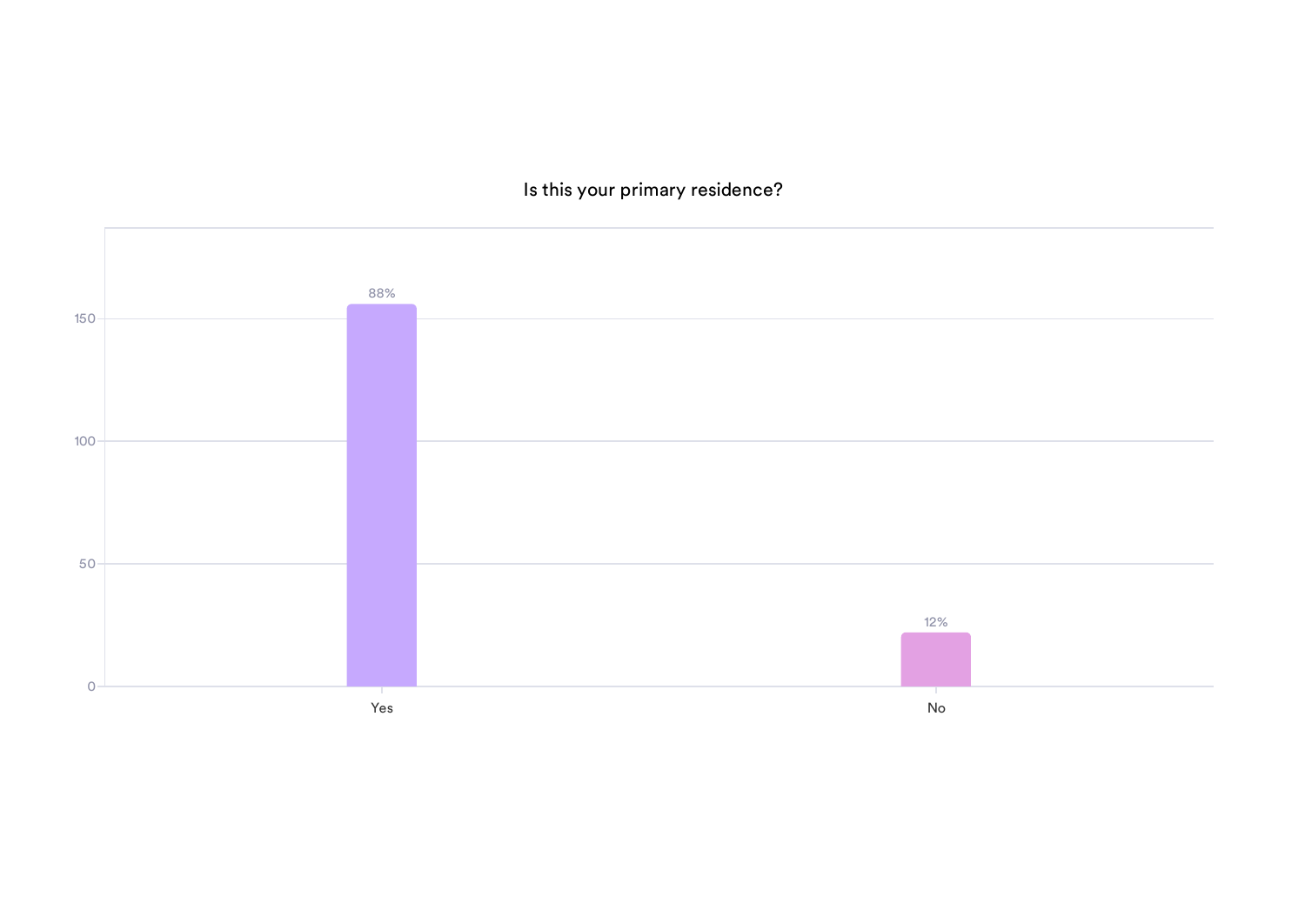## What is your employment status?

152 Responses- 10 Empty

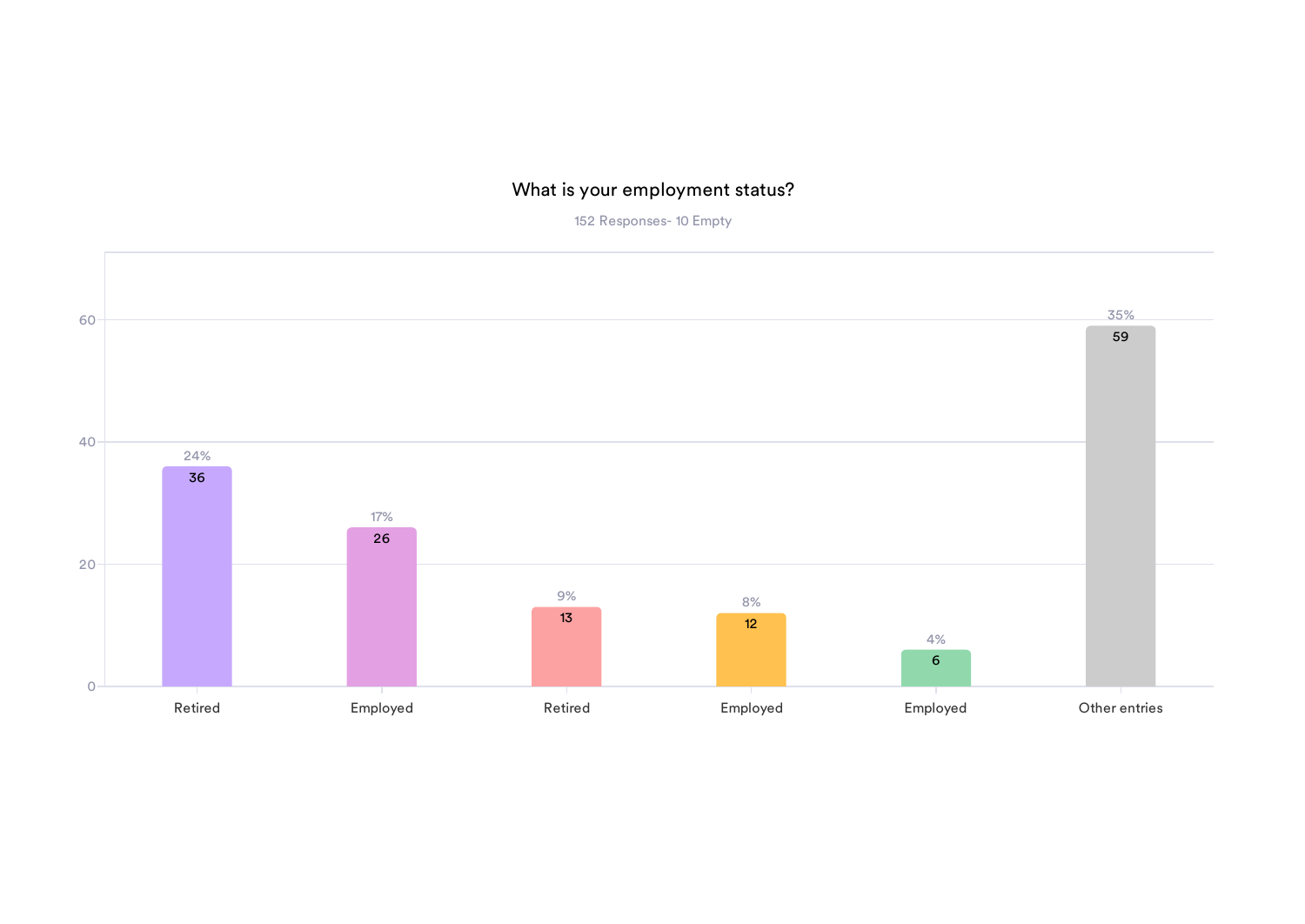## Do you work in Warrensburg?

166 Responses- 14 Empty

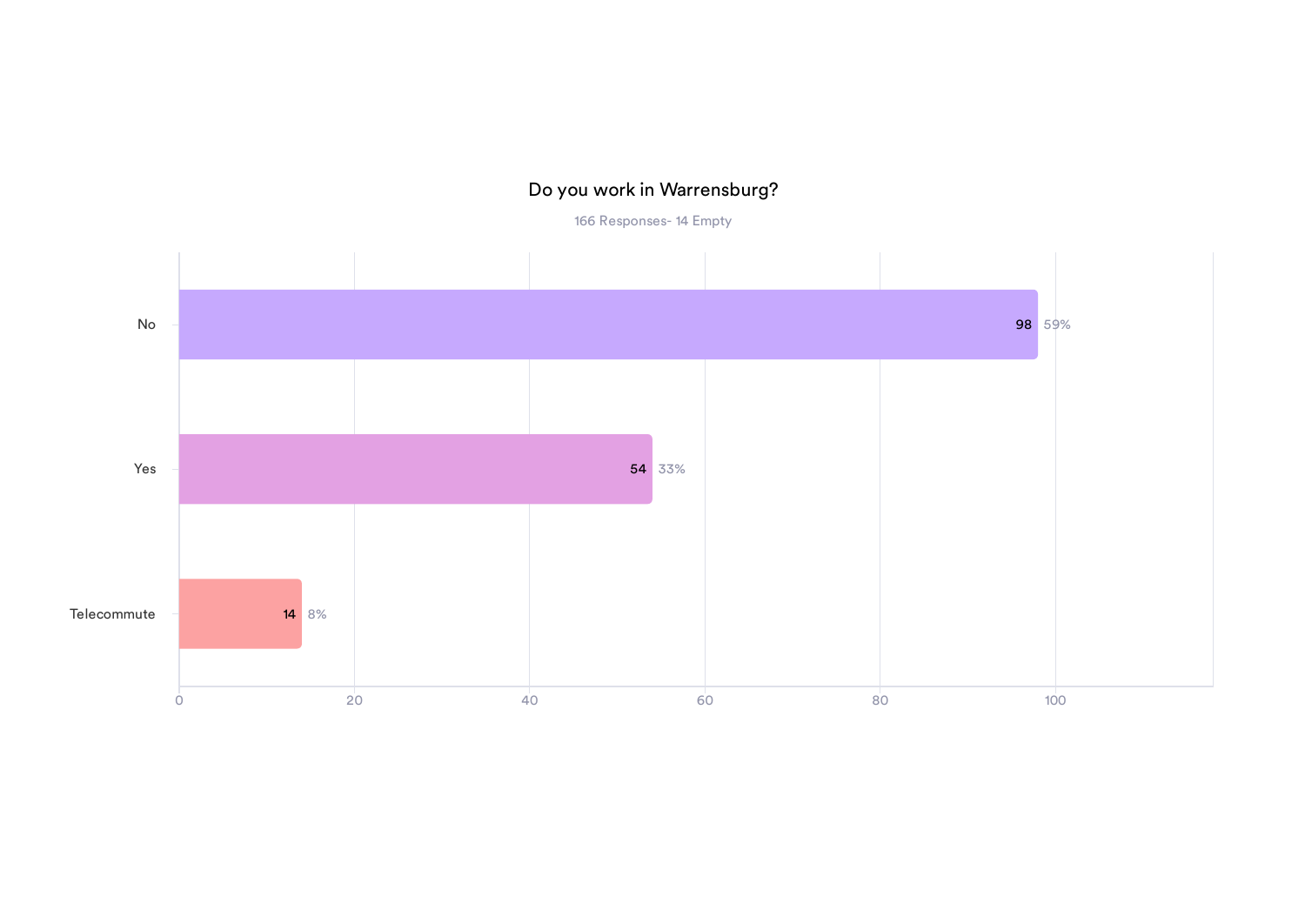

The population of Warrensburg is approx. 4,000 people. What is the maximum population that you would like to see living in Warrensburg?

174 Responses- 9 Empty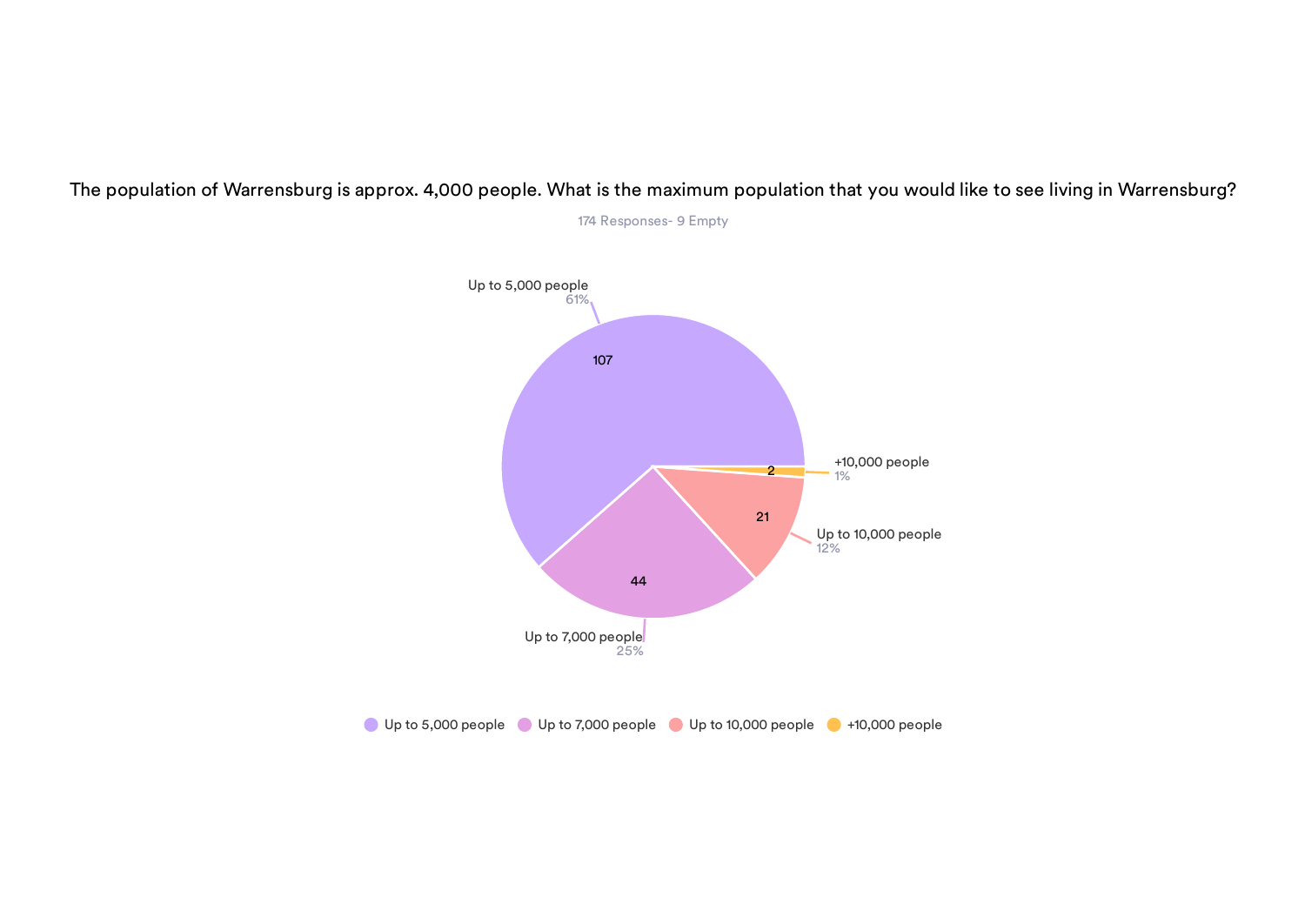

### What are the top 3 reasons you chose to live in Warrensburg? 485 Responses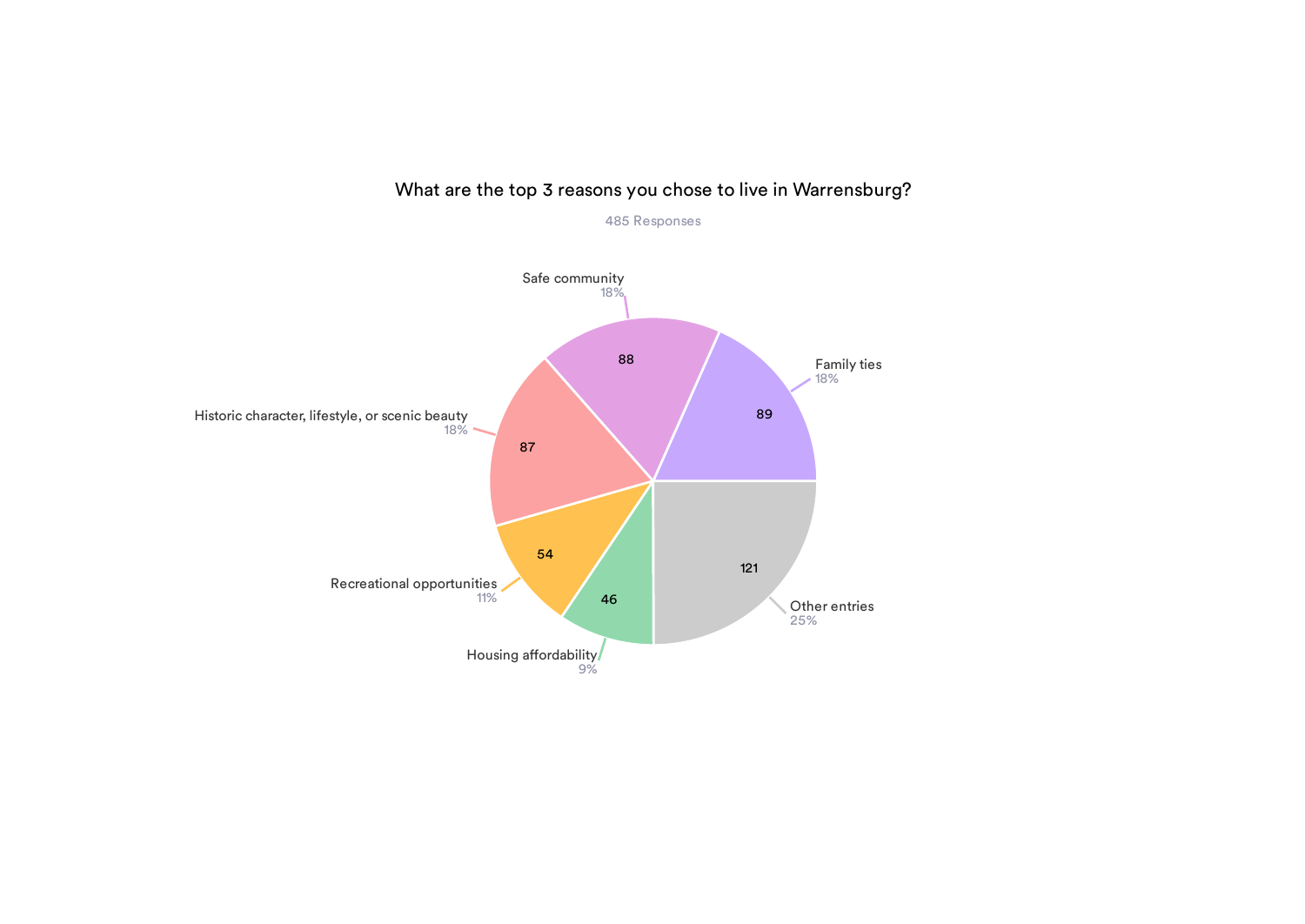What types of training/education opportunities would someone in your household be likely to utilize? Please Check all that apply

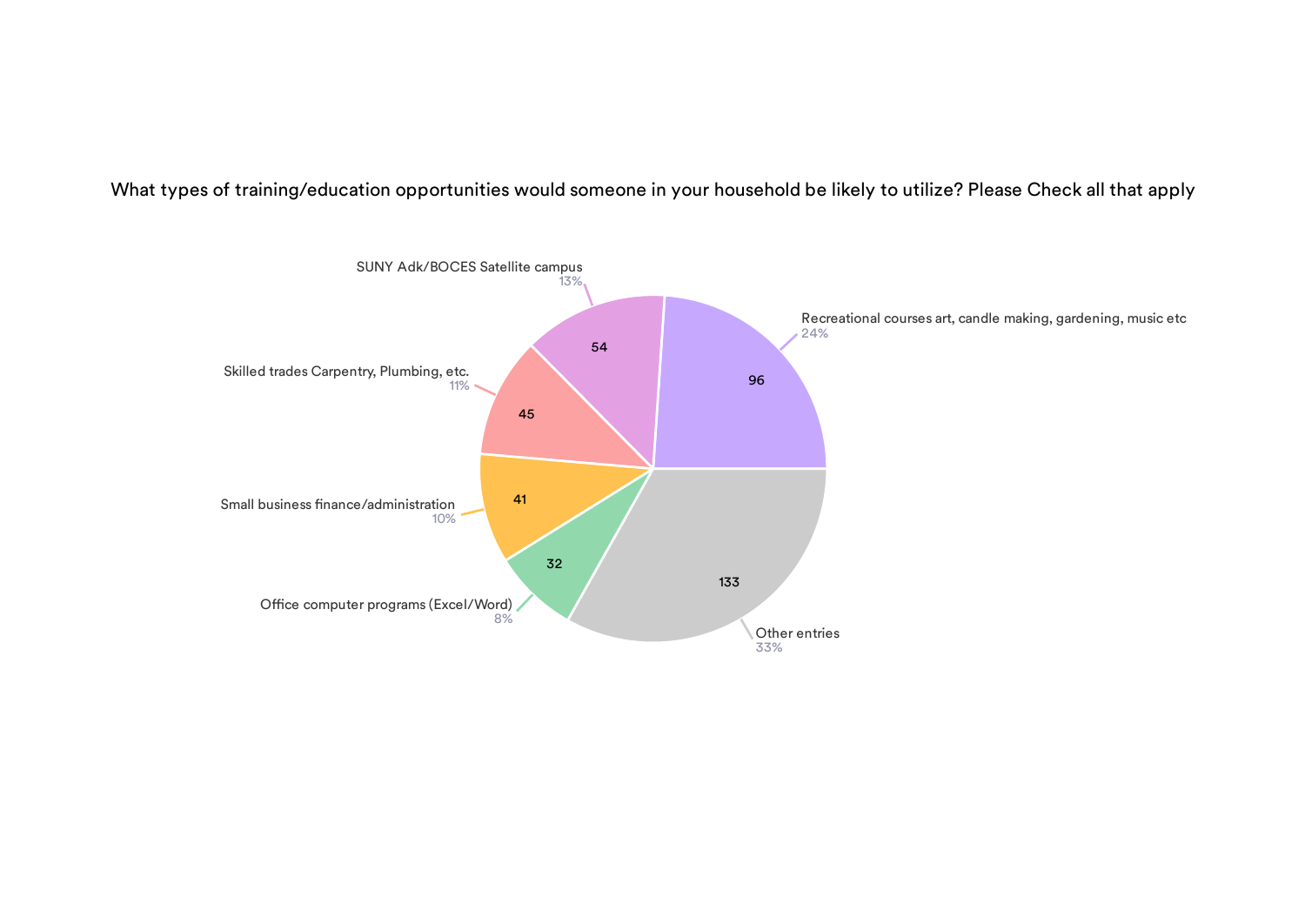

### What types of businesses should we work to recruit for Warrensburg please check all that apply:

947 Responses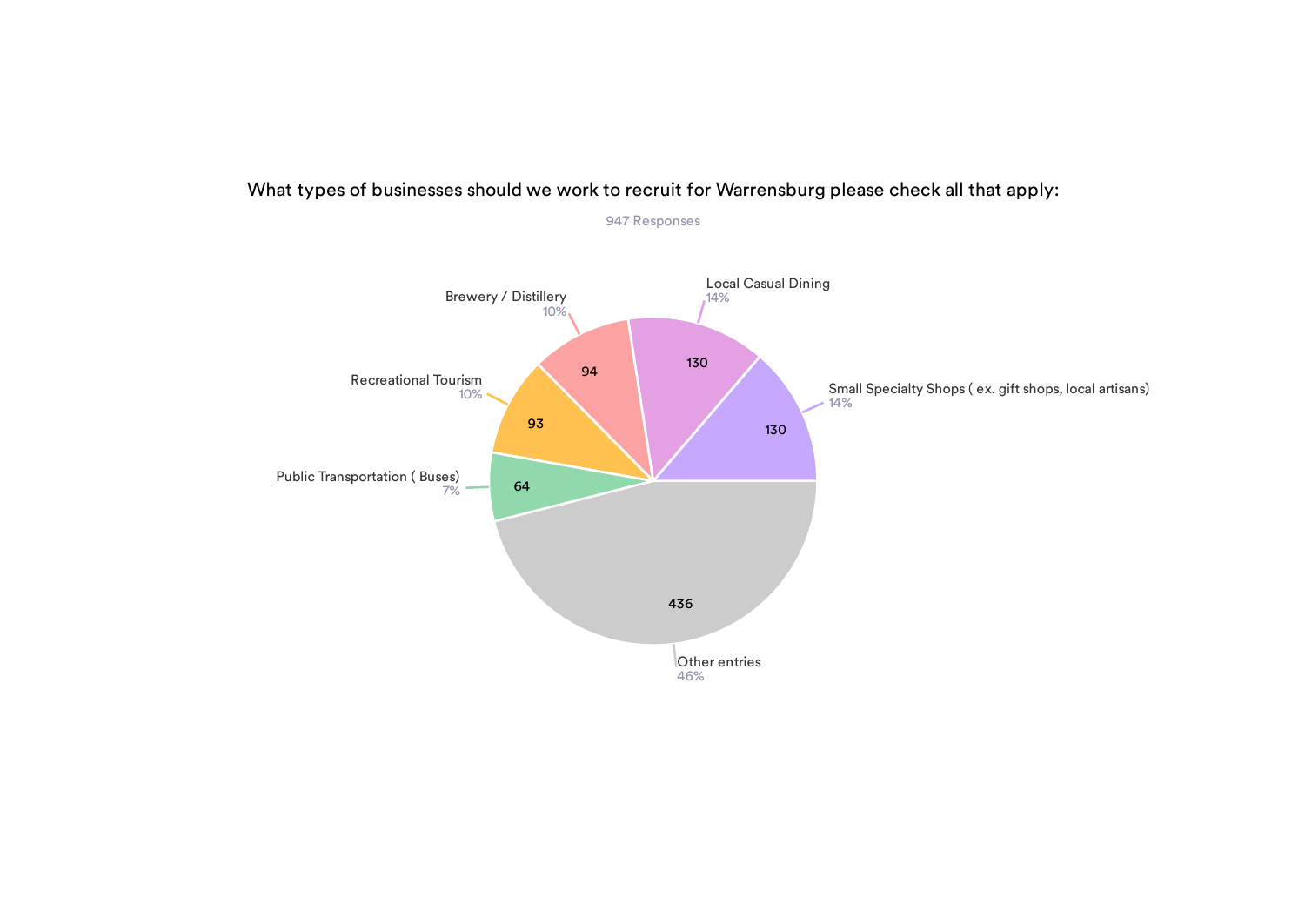#### If no, where is your primary residence located

30 Responses- 150 Empty

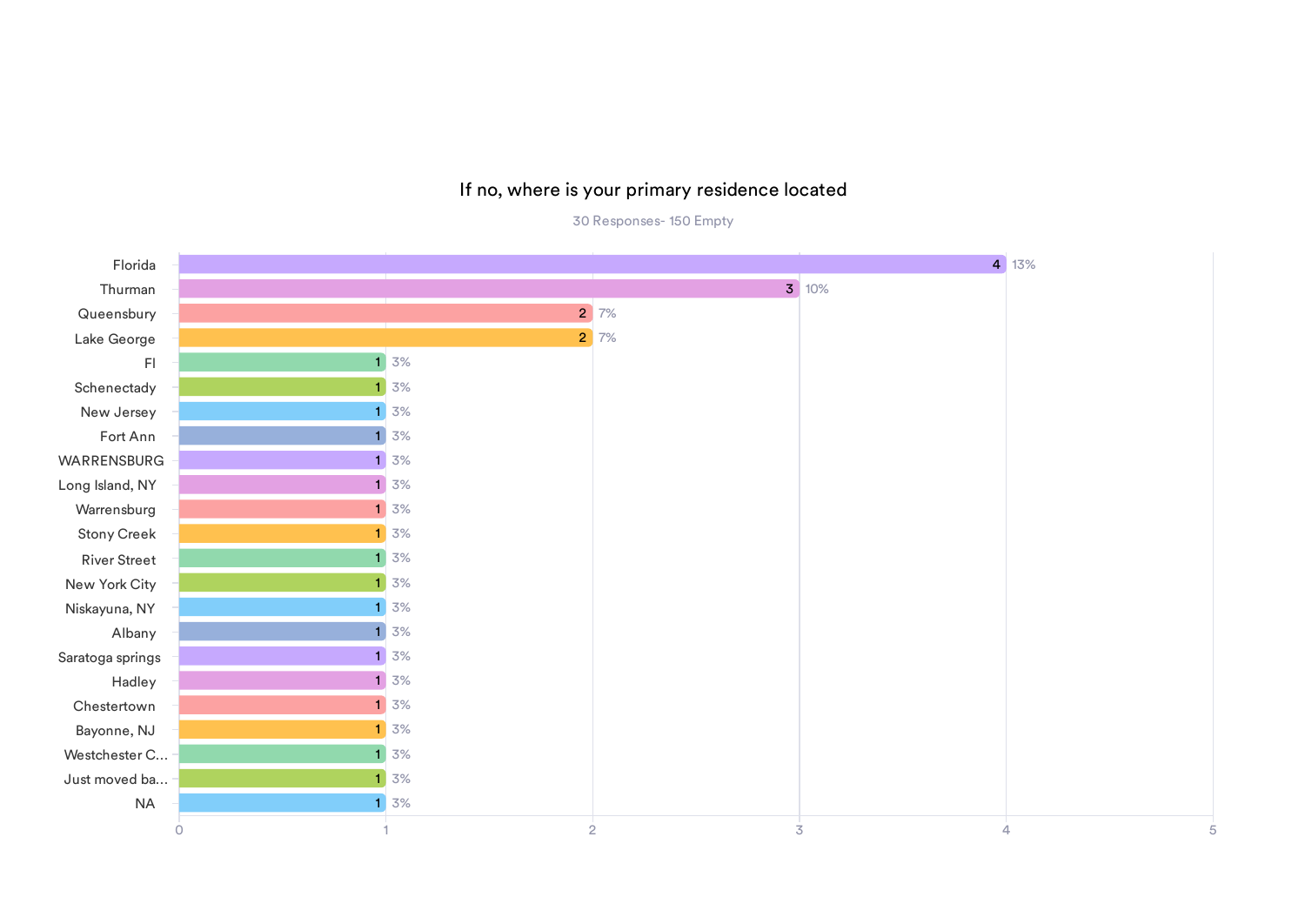#### 180 Responses **Strongly Support C** Somewhat Support C Neutral C Somewhat oppose Strongly Oppose 0 50 100 150 Actively recruiting business prospects Helping retain and expand existing businesses Actively attracting professional firms / individuals that can work re... Providing resources such as an Enterprise Fund to grow local small … Provide entrepreneurship training and assistance More local job opportunities. A more diversified tax base, less reliance on tourism and residential... Development of vacant commercial/industrial sites Additional industrial/manufacturing Development of alternative energy projects - solar, wind Additional Downtown Parking 94 52% 139 77% 67 37% 102 57% 81 45% 126 70% 95 53% 57 32%  $,52$  29%  $\frac{52}{23\%}$  29% 36%  $41 \frac{23}{9}$   $26\%$ 47 26% 28 16% 42 23%  $31 \t17%$ <sup>43</sup> 24% 44<sup>48</sup>24<sup>27%</sup>  $22 \tcdot 12\frac{3}{2}$ <sup>2</sup> 18%  $40^2$   $22\%$  $40.22\%$ <sup>51</sup> 28% 39 22% 27 15%  $3^{15}$  6% 60 33% 60 33% 70 39% **8**  $4%$  $5.3%$  $13\frac{1}{2}\%$  $3^4$  2% 0 0% 0 0%  $0.38%$  $12 - 7\%$  11% 22 12%  $6 - 3%$ <sup>17</sup> 9%  $6\degree 3\%$ <sup>16</sup> 9% 7 4%

#### More Develop . Please indicate your level of support for the following goals.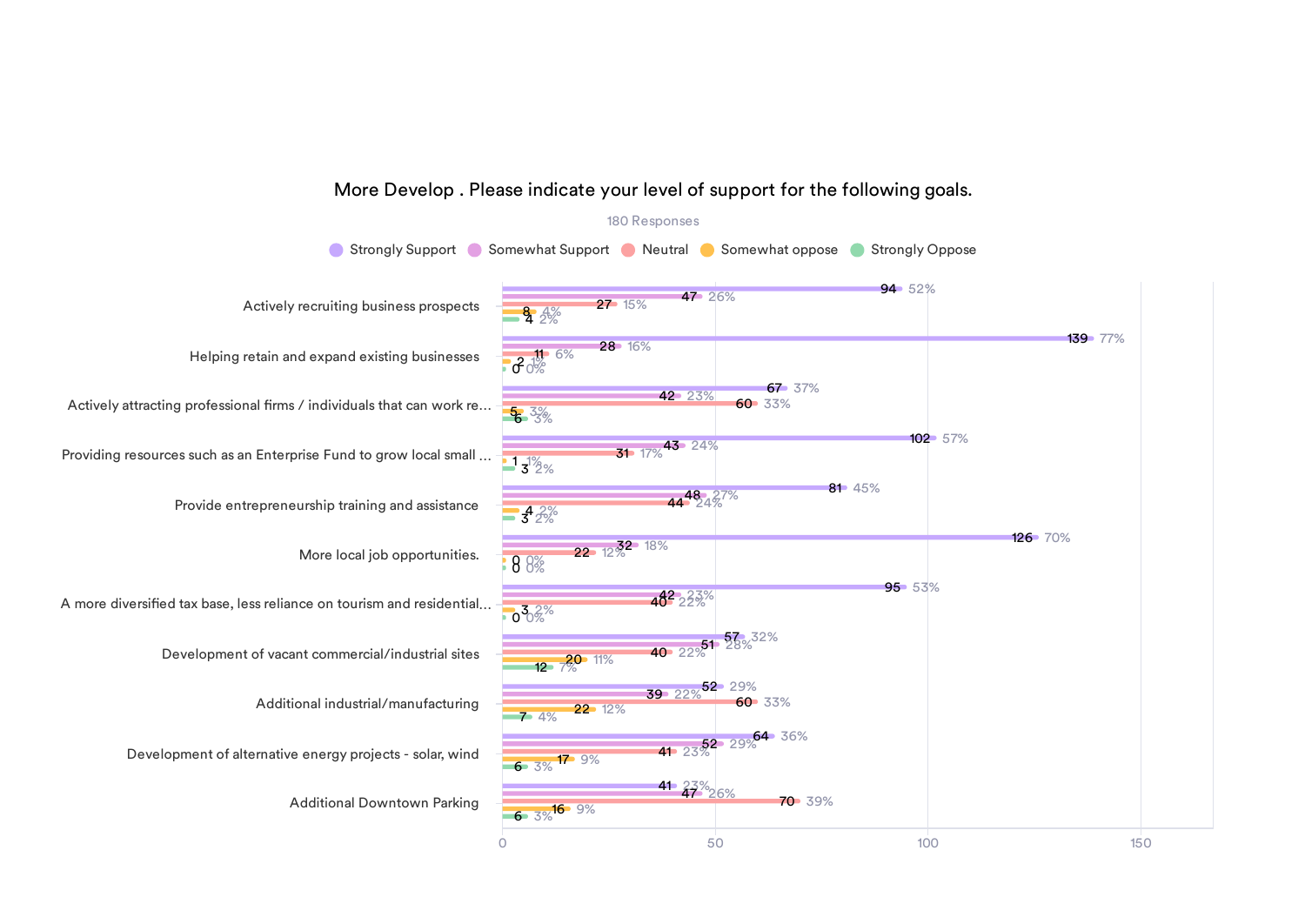

#### More Develop . Please indicate your level of support for the following goals.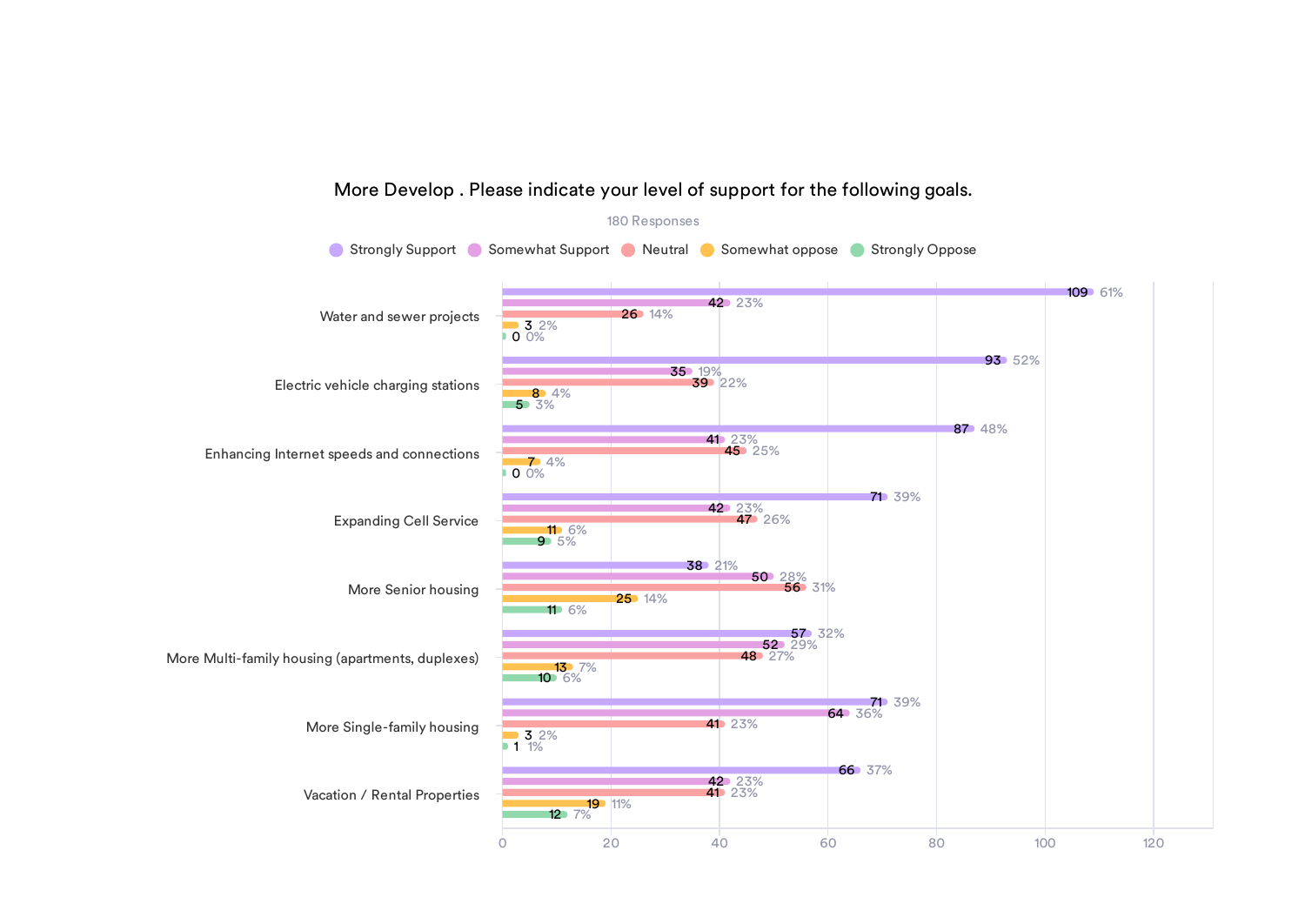

#### More Develop . Please indicate your level of support for the following goals.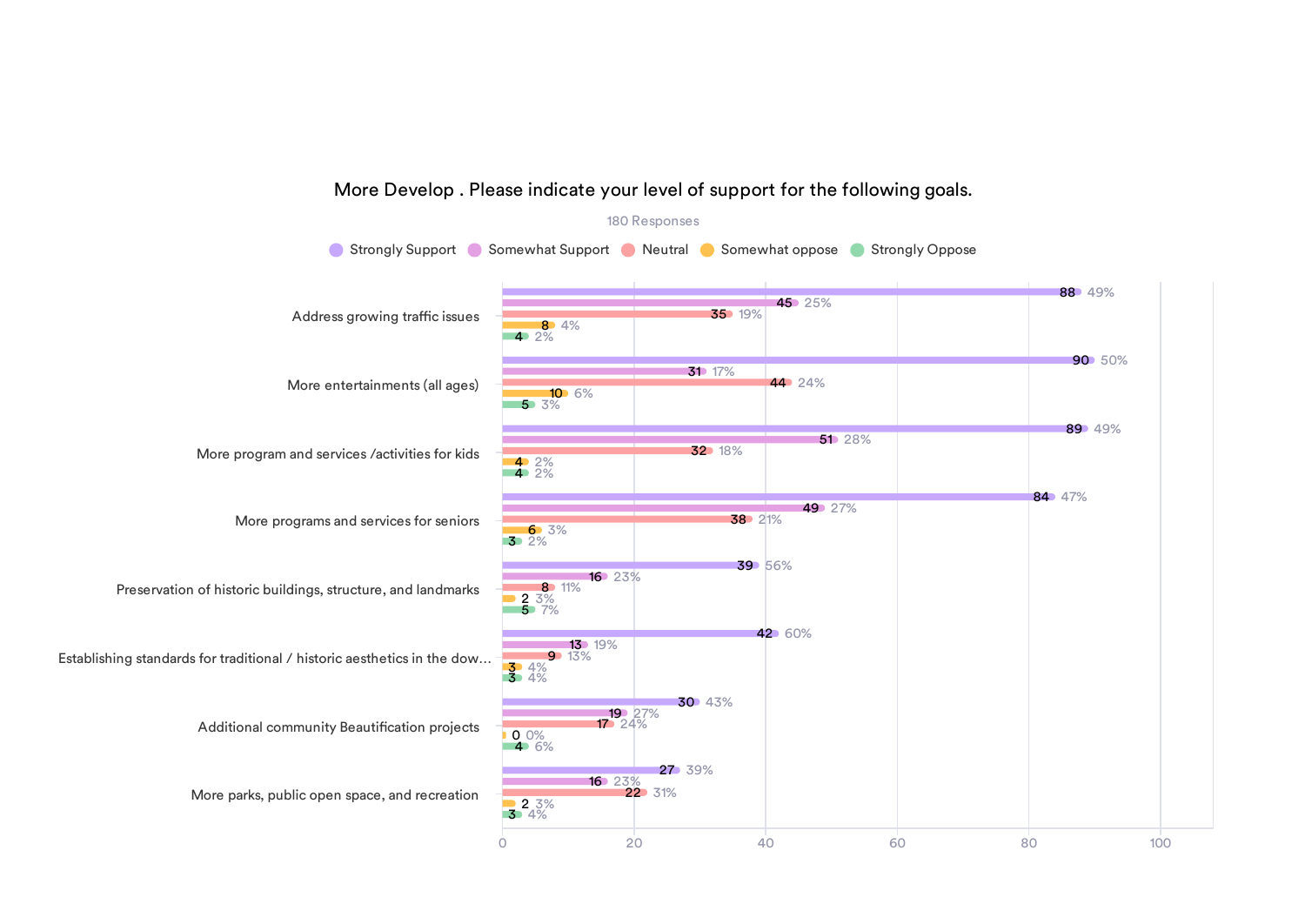Attachment C Comments Offered by Respondents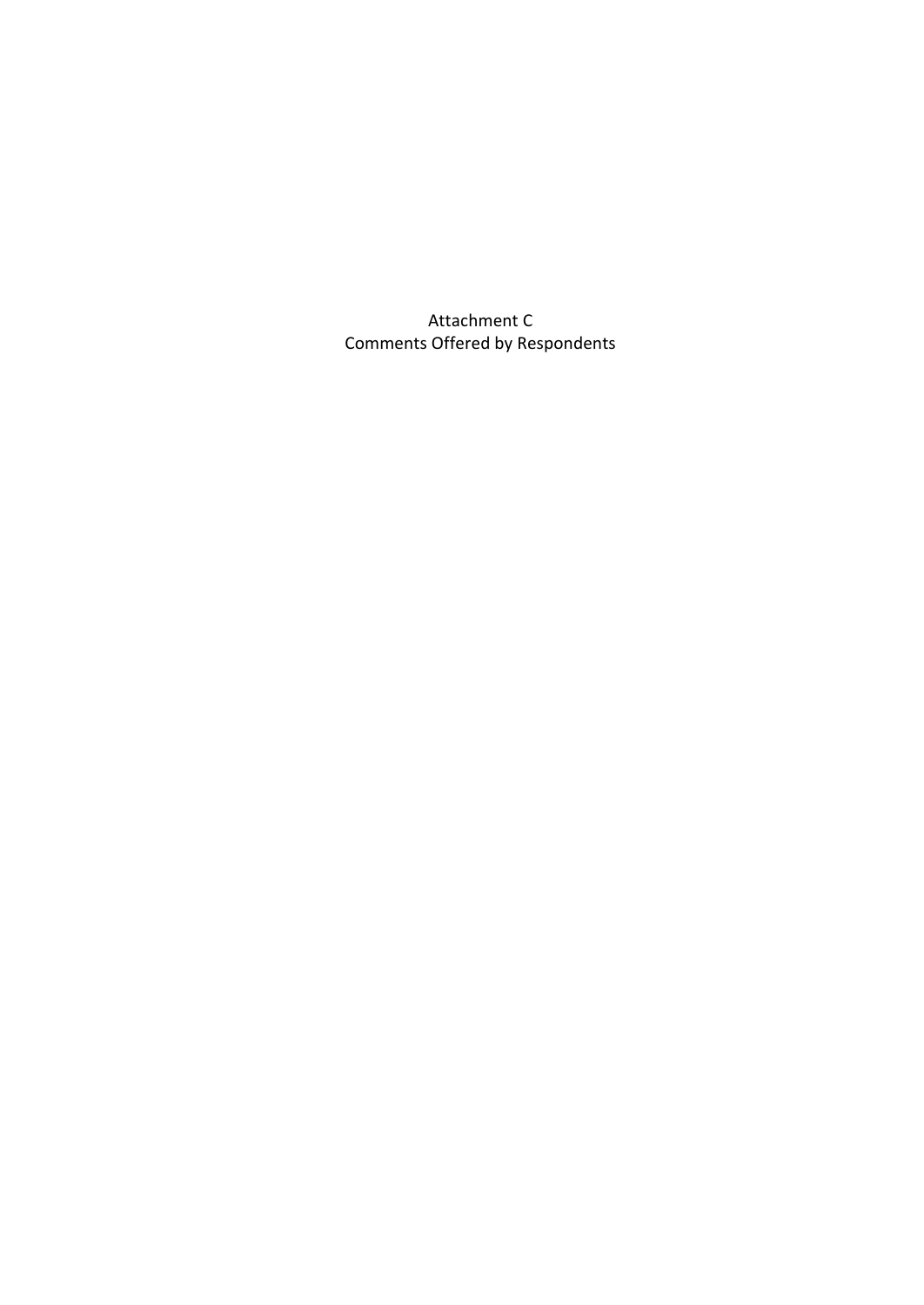more business on main street to stop traffic from driving thru town1

A variety of new and existing businesses, while protecting and enhancing Warrensburg's historic buildings, districts, and community feel. Encourage use and renovation of buildings (especially those with historic significance), and keep Main Street from looking like a suburban "any town USA." Thank you.1

Affordable taxes so people can live & work here in a thriving community1

A Cabelas would be a perfect fit. I would like to see Warrensburg always look like a true ADK destination. The dispensary would be extremely profitable. The lounge is not necessary, just the dispensary. Our seniors need affordable living. Our teens need activities. Maybe a YMCA of the north country.1

Sustainable and growing community1

More focus and assistance for year round tax payers would be nice. Instead of focusing solely on tourism why not promote living here year round.1

More activities for children and teens. Giving our seniors affordable housing. Making Warrensburg A year round destination. There is nothing here now to attract visitors. I worked at Adirondack Rustic Interiors when they were open, and they did a ton of business year round! People came from north and south to make purchases. The dispensary is #1. So much money will come from it. It looks like any other business. It would be nice to have dispensary customers eat and shop in this beautiful town. Not like LG more like Lake Placid. Not everyone skis that goes to Placid. It's the atmosphere that attracts people.1

Not run by big business. More mom n pop shops1

more professional businesses, jobs Nice restaurants Preserve historic buildings or replace with similar architecture Increased recreation. Mountain bike & cross country ski trails on Hackensack, and along the Schroon and Hudson Rivers1

Develvopment of Warrensburg as a Gate Way to Adirondacks. The other major entries to the Adirondacks, (Lake Placid & Old Forge) have outfitters that enable and encourage tourists to use their area. We need a major outfitter (LL Bean, Cabelas, etc) which in turn would develop smaller businesses (eateries, craft shops, etc.).1

I would like to see our town become more diverse by attracting people and businesses from the arts, music, education, wealth, tourism, culinary, and entertainment sectors. We should also work to promote volunteerism and community involvement for local residents who were not born here. I hope we will not allow a cannabis dispensary! Money isn't everything, and something like that could cause damage to our town and youth.

Our property and school taxes are atrocious, residents don't want to work, and the town is full of section 8 housing. Warrensburg has great potential to add additional business opportunities that will revitalize the town, create jobs, and help create business tax revenue. Unfortunately red tape, new regulations and potential historical district zoning will deter future investments.1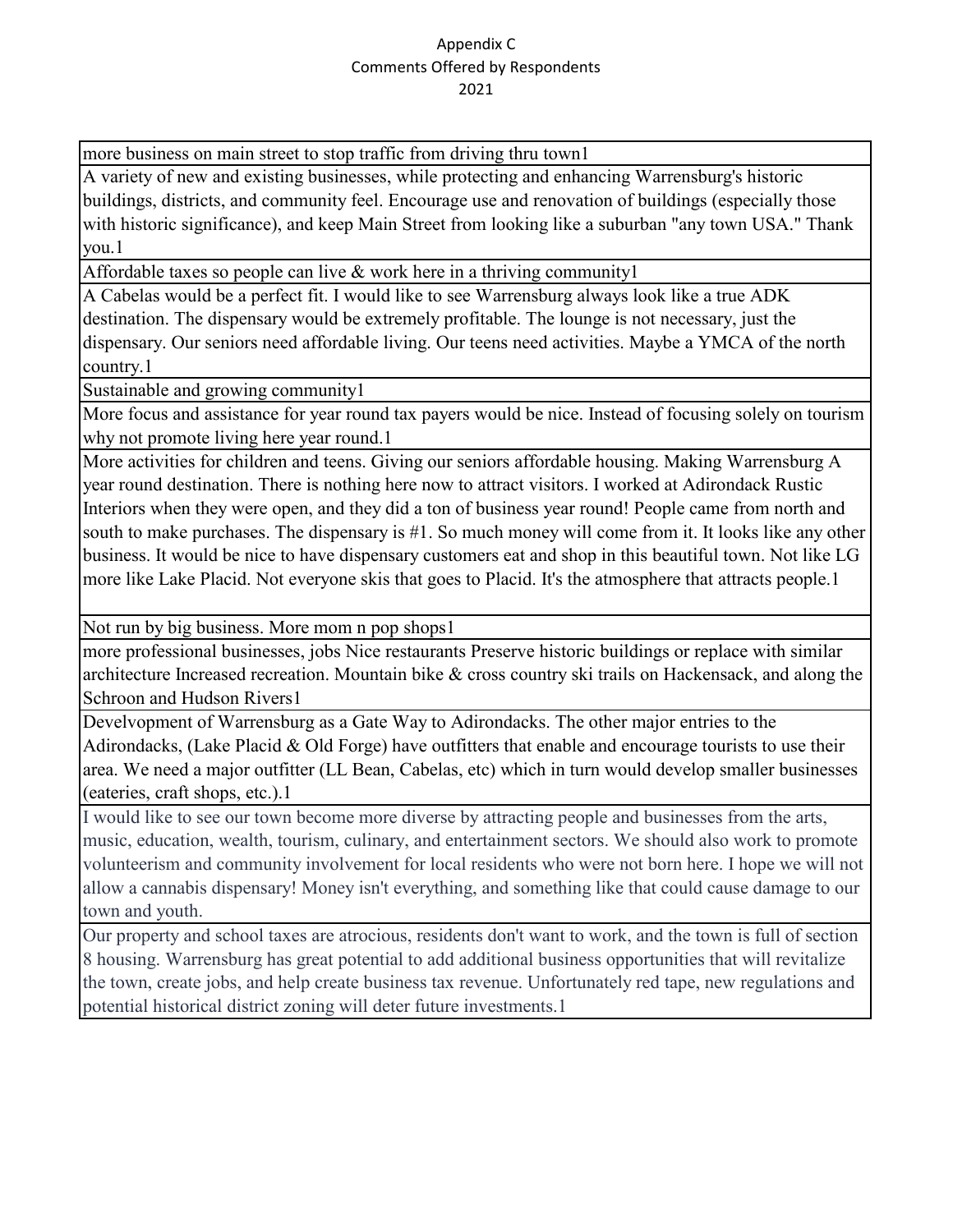1. All empty stores on Main St to be used again for businesses-keeping the same charm already there! 2. Snowmobile trails in/around town to connect southern & northern Warren Co & so those tourists come to Warrensburg. 3. Continued work on town water. 4. More apartments for families & seniors. 5. The town to look & be inviting to people living here, staying here (tourists), and the people driving thru town to want to stop  $\&$  enjoy (by spending their money here for goods  $\&/$  or services) all year round!

More useful businesses to raise taxes brought in and remove or renovate dilapidated buildings. Too many Main Street buildings are in horrible condition.1

I grew up in Warrensburg and then left for 35 years, only to return five years ago. I was disappointed to see the downtown area already losing it's historic charm. Many houses appear dilapidated, especially along Hudson Ave. Other than the health center (architectural sore thumb)not much else has changed along Main St. In 10 more years I would like to see money for home repairs made available to residents who need it (grants and loans dependent on income?). I'd like to see what's left of the historical nature of the town preserved. I'd like to see business expansion along Rt 9, where the old North Gateway is. THAT is a great place to build your Dollar General, or whatever.1

Hoping for more jobs,more business's, need to grow1

I hold with limited municipal function. Encouragement and vision with oversight for quality of life issues and the ability to encourage compatible development that will not negatively impact existing investments as much as possible.1

Warrensburg has thriving businesses and empty storefronts failed businesses find the type of businesses that succeeds so it's a vital downtown knocked down ugly building across from Walgreens next to bandstand it is an eyesore or renovated into a good looking business.1

I'd like to see the rental units on main Street be cleaned up celebrate the town's anniversary with a festival showcasing students artwork, band, local businesses. Restrict short-term housing rentals that cause disturbances and threat to quiet lifestyles.

The town with greater reliability and utilities electric water expanded sewer room taking and advantage of the it's location as a gate to the Adirondacks all short-term vacation rentals should be banned or tightly regulated they destroy the safe peaceful environment that Warrensburg should be.1

The town of less traffic congestion small quality shops honest government no closed or decisions a town with more car lots community health program for those who can't afford to paint repair rundown properties1

A community that still wants to live in and proud to be a part of it close to everything a community not just a place to live.1

My vision for this town is from now to still see the tradition in historic value still in place and not a town that lets the chain stores move in and take over historic properties to tear down historic buildings and replace it with a Dollar general between a church and the VFW is a disgrace to this town I am against a Dollar general from coming to town but location is key and so far the location is wrong.1

I wouldn't mind seeing a clothing shop and additional shops for tourists, but I really don't want the town to grow too much. The US is full of people that live in urban sprawl, but want to live here. Let's not make our town into another sea of box stores and chain restaurants.1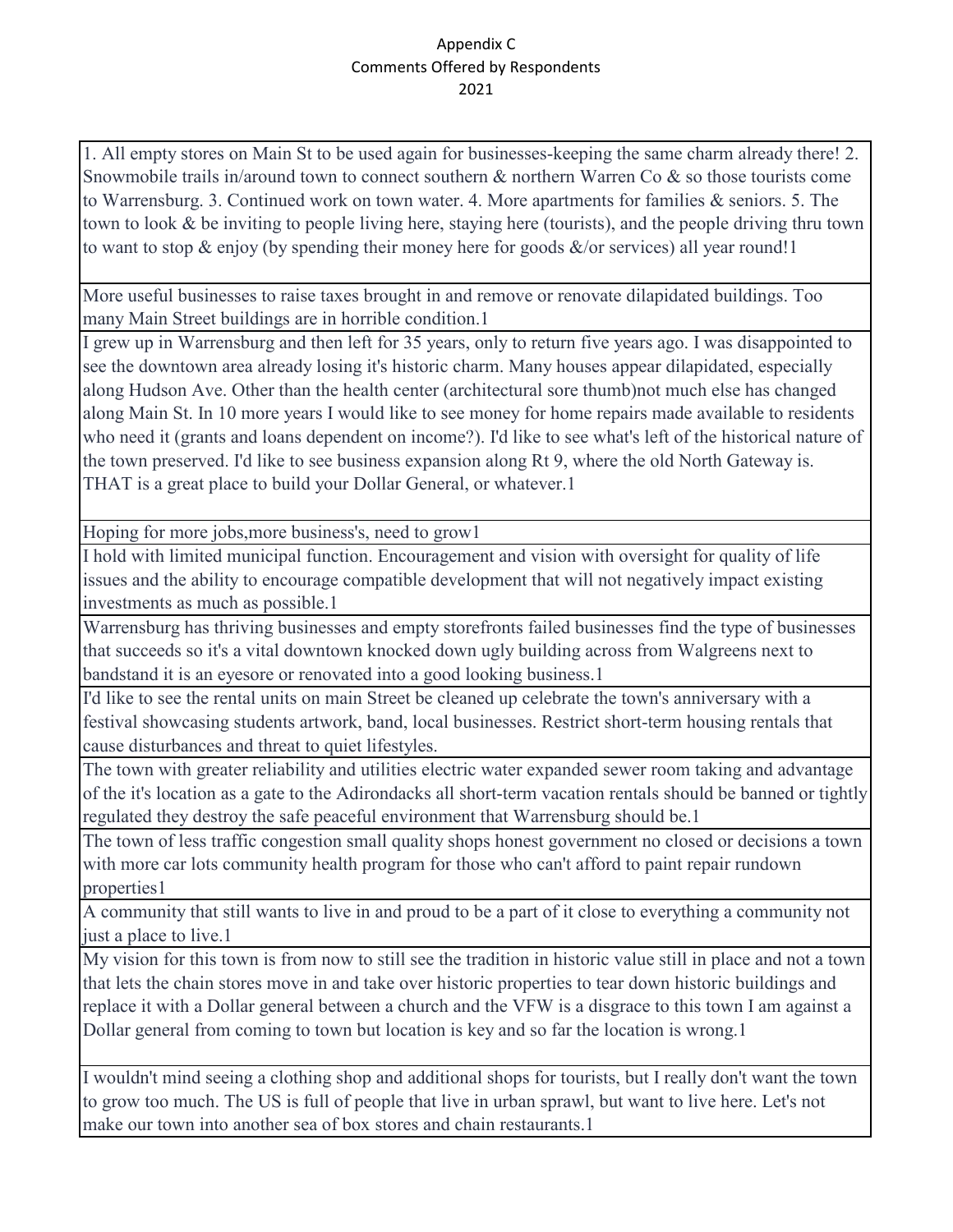It would be nice to see the empty buildings on Main Street be used.1

An active, welcoming community which will attract and retain community members. Having an internet infrastructure in place (in town & in the rural parts of Warrensburg) which will support needs for remote learning, working remotely and business internet requirements!1

Need more recreational opportunities for kids. Used to have bowling, pool, theater - now nothing.1 Peace & Ouiet1

Continue to be a caring community and safety is also important. Better planning for our seniors.1 Quite happy and satisfied with the town Glad to live here

Our architectural heritage should be properly maintained. Most of the beauty is in old wood structures, expensive to maintain. The town should help by subsidizing to a reasonable extent.1

Echo Lake refreshment stand?? We are both retired.1

Bed/Breakfast town taking pride in services for families and seniors: community oriented. Keep it local including "The People" small enough to stay intimate. (Let Queensbury keep growing.) Help the "Ma/Pa" shops stay in business and lots of family activities.1

Happy with the town now, like slow pace - low crime.1

It is totally becoming a city and not our little town, don't like it at all. We are or were country. A little while back a doggie Park, where we could walk our dogs was brought up. But I have never seen and sign of it or heard anymore about it. It is so needed in our town - It would be well worth our grant. Also I believe when somebody Purchases a Historical place They shouldn't be told what they can or cannot so with it. The paid for it. Thanks1

Keep it "home town" without political motivation!1

A quiet, quaint friendly family town1

Updated!1

Would like to see more small business in the downtown area to bring more tourism to the area. A destination for high quality businesses and residential homes.1

Hoping to still be able to b alive w/further thoughts of still having good goverment. Kevin & his staff are very helpful.1

More young families in our town and more services for them. Please focus on making out town water supply more drinkable. It is strange to live in this beautiful landscape and have to purchase water for drinking. Please do everything possible to keep Small Tales Daycare open & operational. 45 families + 12 staff depend upon its operation. There is a "Daycare Desert" between Qusbry & Plattsburgh. We cannot attract young families to our town without adequate daycare.

I would like to see a ore pedestrian friendly town, bike trails, walking trails, etc. More small shops and eateries on Main Street, breweries and an outdoor shop (Cabela's or something similar) on the outskirts of town. The Rec field used as a year round spot for our youth - more winter activities.1

Thriving businesses with the Small Home Town feel. No \$ General - Too many in area & would take Fam \$ & Drug Store & Small Groc out of business.1

Hopefully our quaint little Town will remain quaint & historical (Entry to The Beautiful Adirondacks; if it should grow and it will, let's do this on and in the outling areas!)1

liked the Town of Warrensburg newsletter1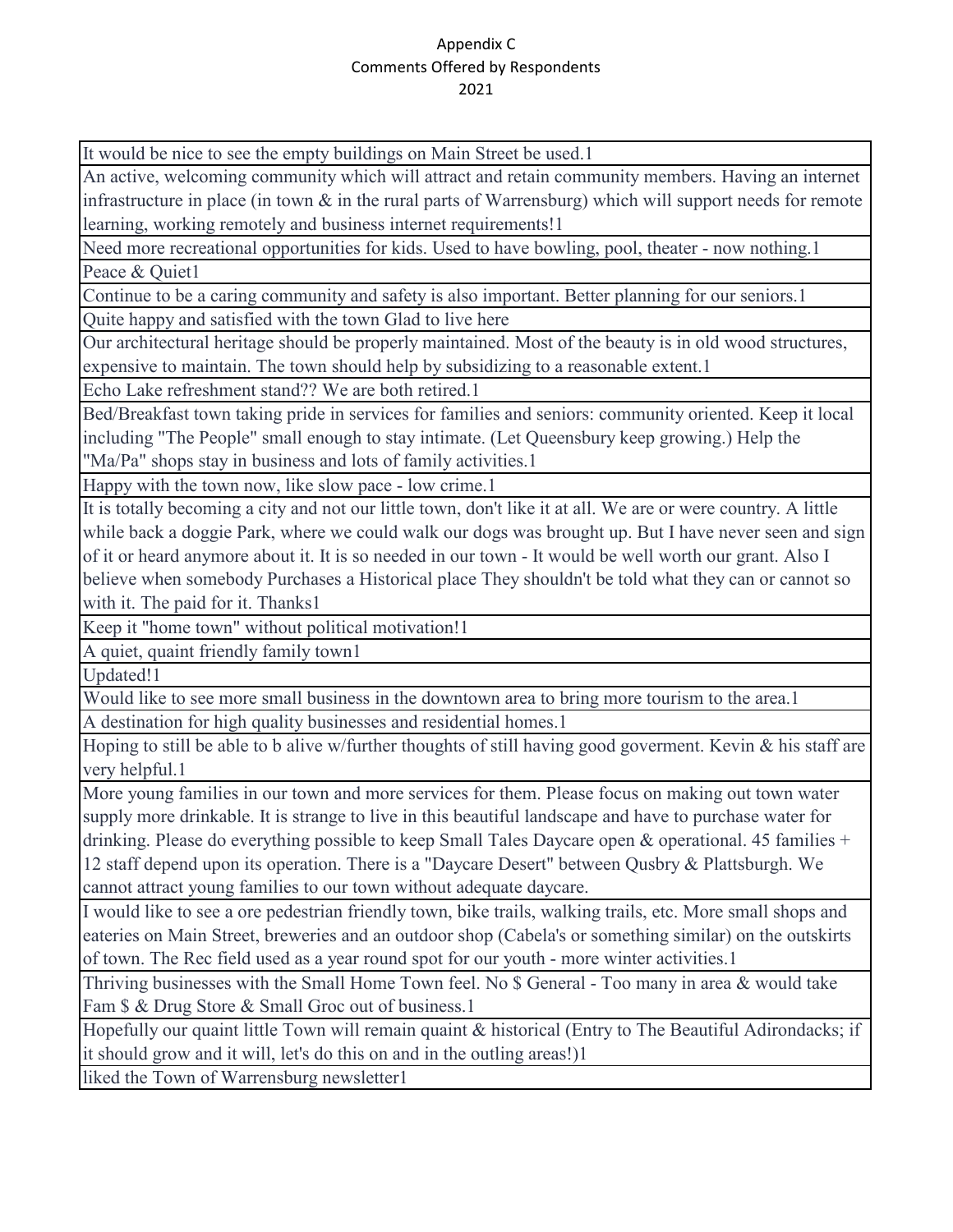Going forward with present Admin. cleaning up junk properties. Passing a town law supporting the 2nd Amendment to keep and bear arms. Having a special day (holiday) supporting our police, emergency personnel. Maybe a big BBQ.1

Warrensburg has a small town charm that would be nice to maintain. however find it hard to find help with my property and in home repairs. also it would be nice to have a stronger tax base maybe light industry to offer residents tax relief. that might necessities more single family housing which might affect school population more home health aides would be helpful to those needing their service.1

A historic Rural Community providing the goods and services all residents require for a comfortable daily life.1

A community that is unique and retains its small town feel, additionally charming and historical relevance, encourage diverse, small business and community needs. Try to avoid future big box stores, chains, so Warrensburg does not become another "miracle mile" of suburban "everywhere"1

I wish to have the historic character of our town preserved, while having businesses encouraged to reuse existing building for needed services. I hope that our Town government will support these efforts. I also hope that the issue of housing for young families and aging adults will be addressed. I would like to see more people investing in our community who can work remotely and have a better quality of life without sacrificing income potential. And, I would like to see more local job creation that would support a higher income level, and therefore more money would be spent in our community by those who live here year round, and not just vacation or are retired with a seasonal home.1

Improve Expand opportunities for employment. Better housing for area residents 9 affordable for various income Levels.

No Chain Restaurants or stores1

Expand Tax base with technology based business offering jobs!1

More stores/food options! A brewery! Still keeping the historical parts of town!1

A healthy, self sufficient, small town, with employment opportunities for locals1

Maintenance and up keep of the current buildings, fixing up run down ones, sprucing up the side streets not just Main St. continued support of area local businesses.1

To maintain a small community vibe while providing visitors and residents a variety of recreational, educational, and social activities and programs that promote engage and nourish people of all ages. And behind that vibe is safety, access to health care, and work opportunities.1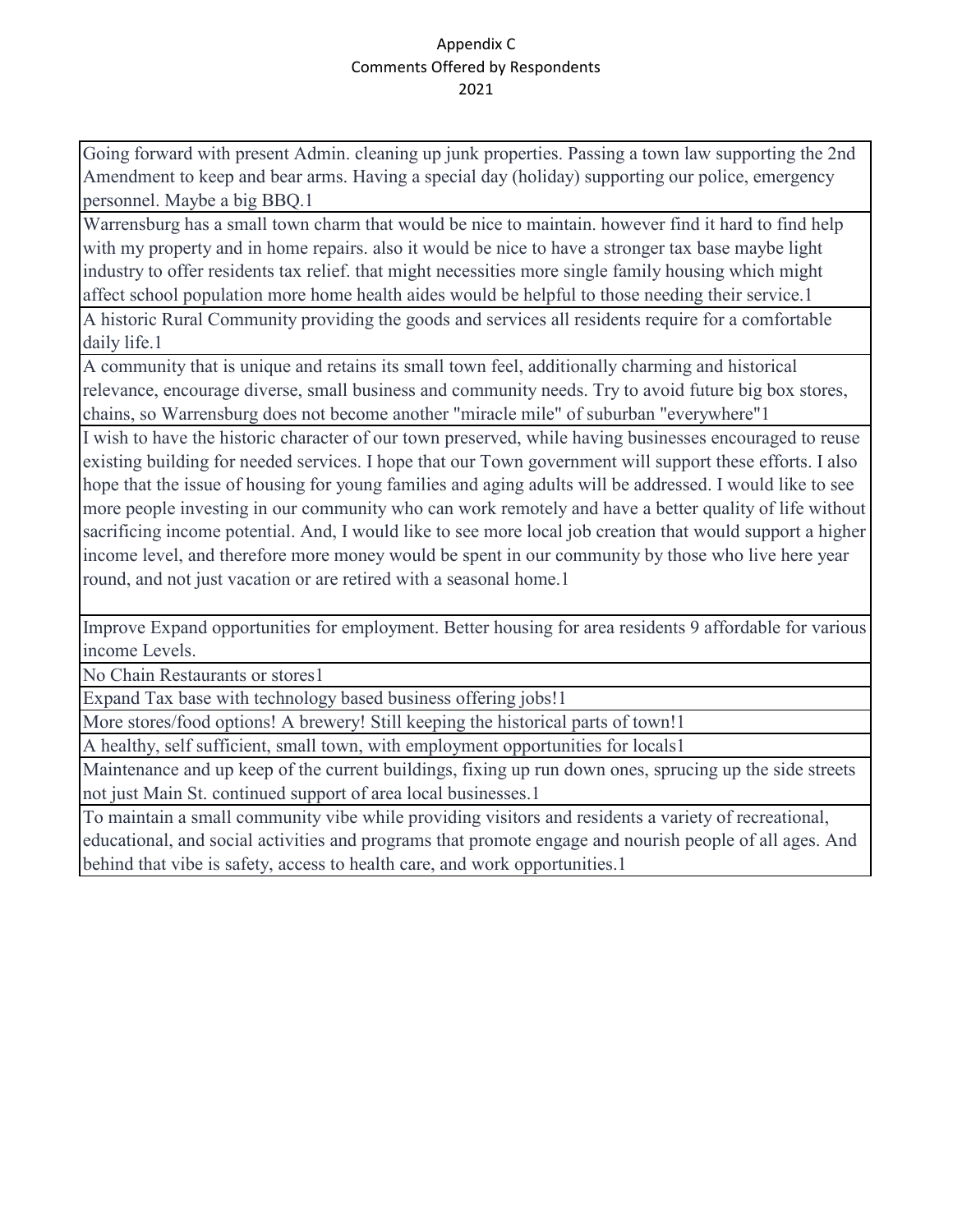I have grown up in this town. It's truly sad that all of the older buildings are now vacant and in disrepair. They are beautiful buildings and need some love and attention. Box stores and large chain stores shouldn't be here they arent the solution nor what will draw more people to our town. Small businesses local artisans that's what would be so amazing. Personally I would love to see some of the older things done like when I was in school for instance. We used to be able to responsibly paint on business windows for the holiday. What a great tradition that would be to bring back. I'm sure there would be enough parents to come with their younger children to help as well as the kids in high school. Willing business would be awesome!! I would absolutely be willing to help with something for our kids. Garage Sale Weekend... Ugh! Where to begin. Something that started out as GARAGE sales is now a huge mess. I don't see why the Smoke Easters Jamboree couldn't be done that weekend and let some of the vendor booths share the field with our town. Like a flea market type set up. The rec field is a huge beautiful wide open space. The last major thing is internet. Holy cow those of us that dont live directly in town and are no more than 3 miles from the center of town need to have something anything at this point as far as internet besides having to use a cell phone MAYBE if you get service. Between internet and the lack of cell service it would truly be something great to have!!! Thanks you guys for reading!! Sharon1

More family and children activities more dining selections.

I'd like to see more specialty shops instead of big box stores. More sole proprietors and less big chain stores. Better parking everywhere in town, especially main street businesses. More affordable store frontage available for small start up businesses. More focus on local talents and resources. More businesses featuring arts crafts and gifts made by locals to compete with all the China made products sold in Lake George. People will travel hundreds of miles and pay high prices for something they can't get at a big box store which brings more outside money into our town, just ask any local artist or craftsman. Promote family friendly businesses while not allowing new businesses that want to carry vulgar merchandise or cannabis. Take care of the little things and the big things will take care of themselves.1

I have lived in Warrensburg for 32 years. My vision for Warrensburg is a community that values and preserves our historic buildings, structures and landmarks as well as our parks and open spaces. I would like our town to support our current businesses and recruit local small businesses. I would like our town leaders to seek input from and listen to Warrensburg citizens. I support more beautification projects which enhance our town and improve the quality of life for our residents. I would like to see the walkability of Warrensburg maintained and improved. Being able to walk for errands and exercise has health, economic and environmental benefits.1

A little bit more of everything that makes Warrensburg a wonderful place to live, without losing its friendly hometown charm.1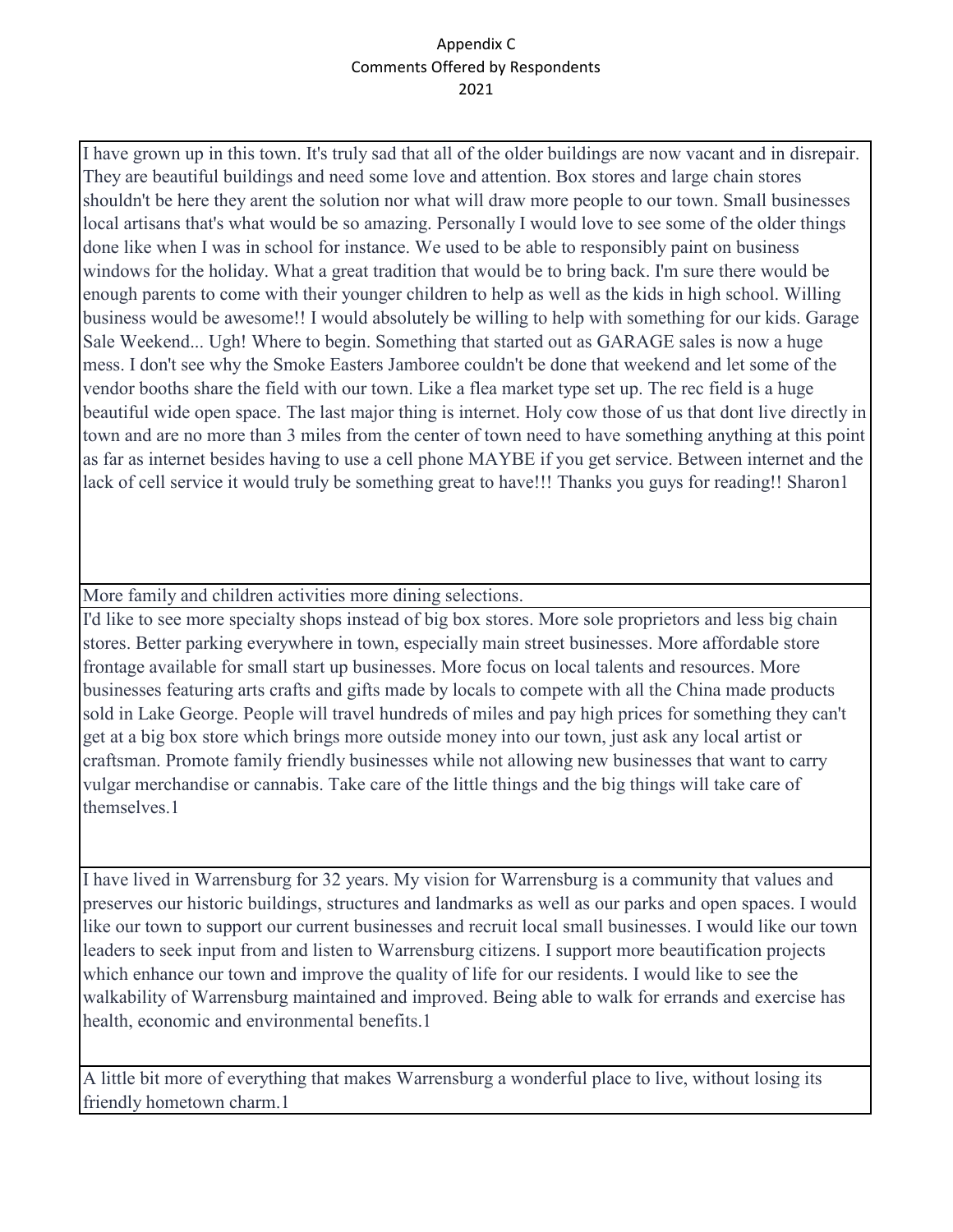Preserve and restore historic low income housing and beautification of existing dwellings. Maintain moratoriums on corporate and chain businesses. Create additional community amenities.1

Growth in numbers for both businesses and bodies. I would really like to hope in 10 years there will be more for kids to do. Parents are absent more now and kids have nothing to do with idle hands. We need to offer more.1

A town with a strong sense of community that is carbon neutral and a leader in addressing climate crisis issues.1

Well I'll only be here 2 more years. Counting down the days to leave. This town is a mess. No long term plan, no vision. We rely too heavily on tourism and do little for the year round residents. The schools are actually very good but enrollment continues to fall because families don't want to live here with high taxes and few services and it's becoming a seasonal tourist and rental community. I just pray I can sell my house in two years otherwise I'll become a landlord I guess. The poverty in this town is so sad, generational poverty at its worst. It reminds me of a West Virginia coal town it's so bad. I wanted a small quiet and safe town to raise my family when I moved here 15 yrs ago but it's gone down hill so fast. There's no sense of culture or community. No pride in our town. Maybe I'll visit in 20 years and be surprised by the change, I hope so.

Bedroom community for Glens Falls/Saratoga/Albany with sufficient amenities for

shopping/dining/lodging to support a growing community.1

For it to always be the beautiful old town with a history.1

Keep the historical image1

What I would not like to see is it built up with chain stores and restaurants. Warrensburg is beautiful and more local small businesses would be nice. If anything a community office space with private offices so people can work remotely would be nice.1

Less poverty, a nicer Main Street.1

To remain the great town it is without adding the "box" stores1

Remain a small town. Encourage more touristy small business. Encourage our residents to use and support small business. Keep taxes affordable. Encourage our children to choose their hometown for a lifetime. Keep our town beautiful.1

Have the character, tourism and appearance of Woodstock VT1

Town beautification and recreation for locals with nicer shopping areas to serve community and bring outsiders to feed into local economy1

Growth .. expanded tax base .1

Preserve and revitalize historical district. Less abandoned buildings. Support for small local businesses, not chains and big box stores. More electric vehicles and transit options (bus, rideshares). Attract and welcome more racially diverse families.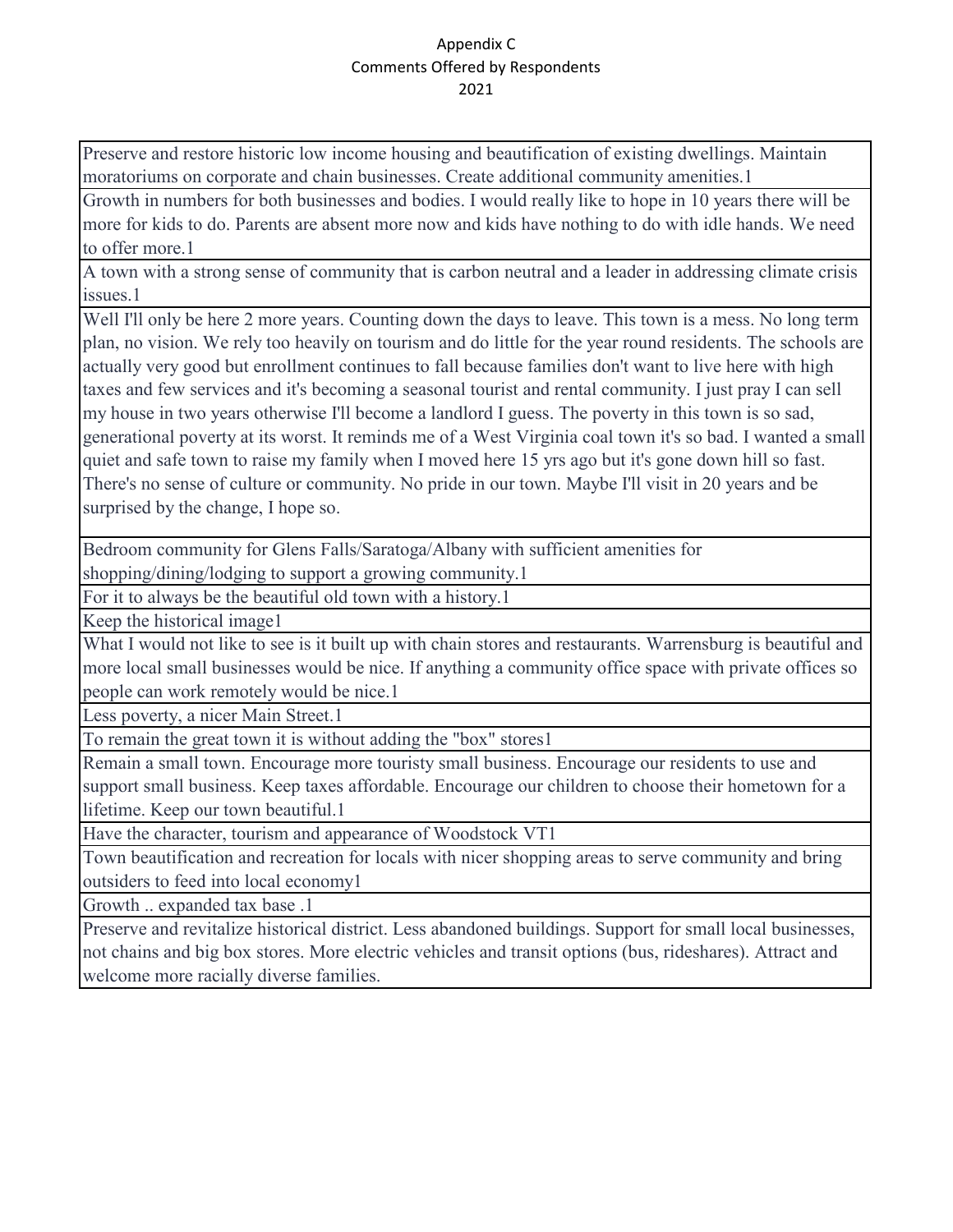Our town is lacking senior housing & middle class rentals. We are the gateway to The Adirondacks and yet we have no hotels or sporting good retail shops. I would like to see more shops and no more car dealers ! I would love to see by National Grid beautiful blossoming trees that were taken away when we built the grand HHHN. Dollar General could be built as you're leaving Warrensburg at the north end on the outskirts just like Chestertown. Would love to see the bands back at our newly renovated bandstand with several food trucks like Horicon . The rec field would be great if you fix toboggan run open the beautiful bathrooms only used once a year for the Smokeeaters. I think the farmers market should be relocated to Main Street for more visibility fir all traffic passing through … maybe you could turn the White Manor lot into green space & have farmers market there. Or close Water street on Fridays & make use of the Grand HHHN park in the back & have by the river . I would love to see our town flourish like Ballston Spa….1

Warrensburg is a great town for retirees and seniors. Many needed services are already in place. More rentals for families and seniors are needed. I feel there is too many vacation rentals. It is difficult to find available housing for young families wanting to leave in Warrensburg.1

Expanded businesses and shopping in town. We should have more restaurants, more shops, more opportunities for residents to meet needs in Warrensburg. Greater economic and social diversity. Better sense of community. Commitment to our local community with an appreciation of and openness to the greater communities and global opportunities around us. Growth in our schools and therefor our programs (academic, sports and non sports) would expand for children too. Traditions and celebrations in our community (i.e. parades, picnics, Spirit events, etc...). Warrensburg as a town where the residents love to live here and non-residents love to visit our beautiful community.1

That I'll still be in business and town continues to embrace its position as Gateway of the Adirondacks. Maybe a Schermerhorn apartment complex and/or senior facility. Beautification north of the bridge so the first view visitors have is not a trailer park and car wash and National Grid.1

I hope Warrensburg stays the small charming town as it is today.1

Community is thriving economically, taxes are still reasonable and environmental issues are addressed as #1 priority.1

Charming historical destination for all who can appreciate its rich history and safe, family-friendly community for people of all ages. Also, thank you so much for repairing Green Mansions Road last month! Safe and beautiful, and the workers impressed me by being on the job as I drove to work at 6:50 am, accomplishing the entire job in a record amount of time by working closely with neighboring town trucks enlisted to assist them.

The ability to capture more of the tourism dollors that are passing through town. River front park creation/restoration. More small buisnesses on main st, public parking, better traffic flow.1

Keep as small town as possible we don't need box stores in this town we don't need another glens falls1

A small tight knit community, that is willing to grow but not faster than the resources available. Tourism is great, but that's it- tourism. Our family has ties to Warrensburg since the 1800s and we plan on keep that.1

Busy commercial main street with a hotel, brewery and retail stores paying taxes on high valued and assessed businesses to lower residential school taxes.1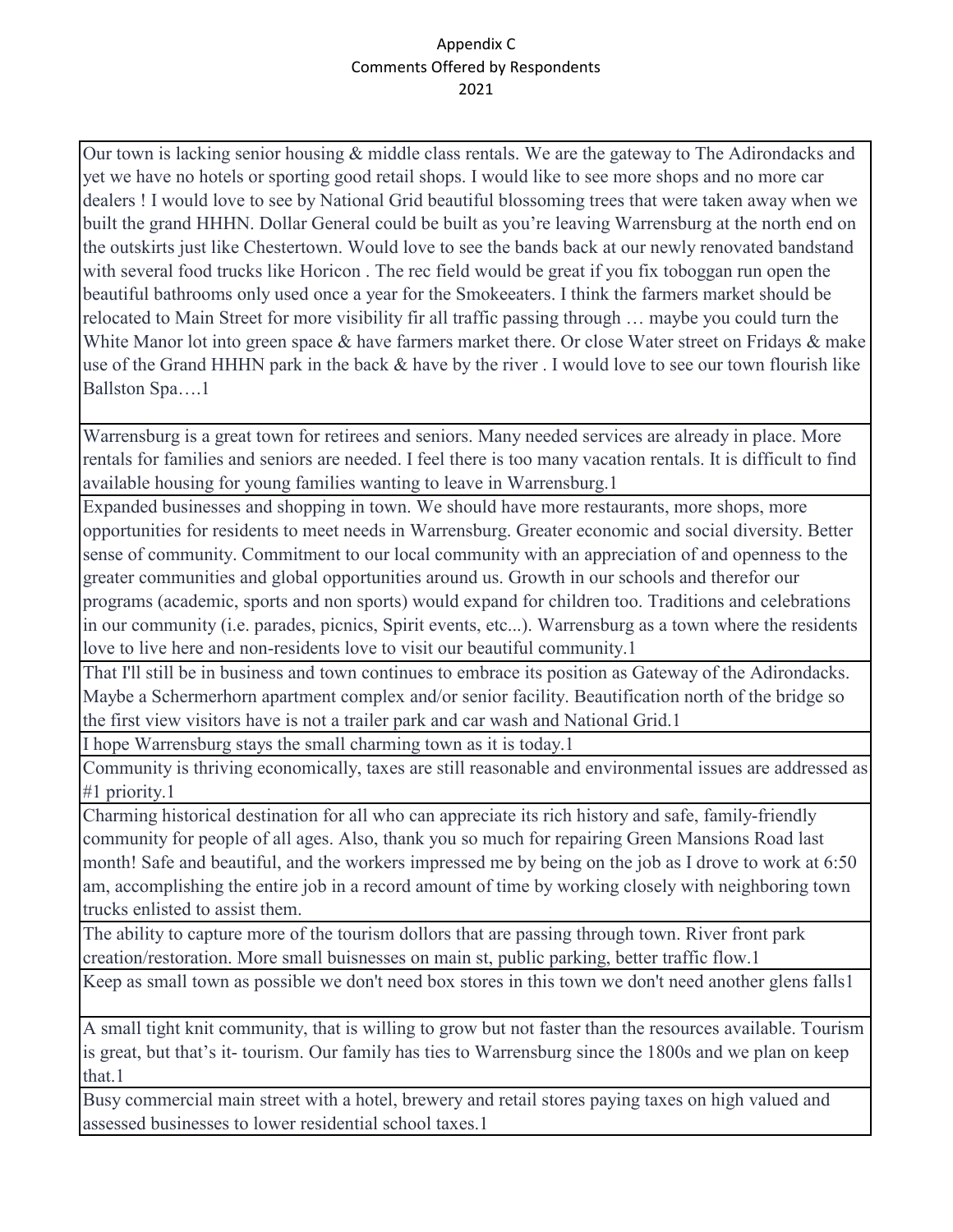I would love to move back to Warrensburg, but the reality is that it's just a commuter town with a lot of traffic on the summer. There is no single attraction that brings people in to Warrensburg which keeps them in Warrensburg. The police force and court operations are the main reason I won't come back to this town. For such a peaceful place, I've never been so harassed by people in a place of power over me. Despicable, un-American policing for profit just breeds the same generational garbage that warrensburg is known for. This town is nothing special. Yall have a lot of work to do1

Filled storefronts, safe passage for pedestrians and bicyclists, active school and library with programs for the community centering around these two places, clean, safe and places to stay/live.1

I'd like to see warrensburg more culturally diverse. I'd like to see more people walking the streets being drawn in by arts and creative festivals.1

A community renaissance equal to that which has taken place in Saratoga Springs and Glens Falls. Where there is vision and planning, there is a way! Attract investors! Preserve, renovate and repurpose existing historic structures, while building new ones that enhance the historic character of the town!1

A big roundabout to fix traffic at the weird intersection

Revitalize main street and businesses. Empty storefronts and dilapidated "historic" buildings are not inviting for either new business or a place to raise a family. Right now it looks like a town in trouble economically. Main Street is the window to Warrensburg. If it's inviting to stop, people will want to see what else it has to offer.This historic building debate going on has its limits. The historic buildings that have been maintained are beautiful, but the dilapidated ones are just eyesores and do nothing for the economy or the "beauty" of Warrensburg. Quite frankly they are a turn off. I hear about "funding" to revitalize these buildings but this "funding" is not enough to restore these homes completely. So if the current owner is not willing or can't financially bring it back to its glory, I don't agree with telling them they "can't" demolish "their" property. I'd rather see an empty parcel than an eyesore of a building. If the current owners of what is deemed "historic" property would like to have their property on a historic map they can. You have several beautiful historic buildings on one side of the street and then you look over and there is that monstrosity of a building that no one complained about called HHHN! That building does not aesthetically fit. I am not in favor of big box stores but some of the smaller chains both retail and dining might help with the economy, jobs, and tax base. Warrensburg has to move forward and think about what the future generations are interested in, in terms of jobs, businesses, and raising families. Otherwise Warrensburg will continue to be just a nondescript town that you drive through. I'd like to see Warrensburg be a town that visitors would like to stop and enjoy, a place that future generations want to live and raise their families. History is important but not at the cost of Main Street looking like an abandoned, run down town. There has to be a balance and we are far from there1

Maintain the quaint and historical environment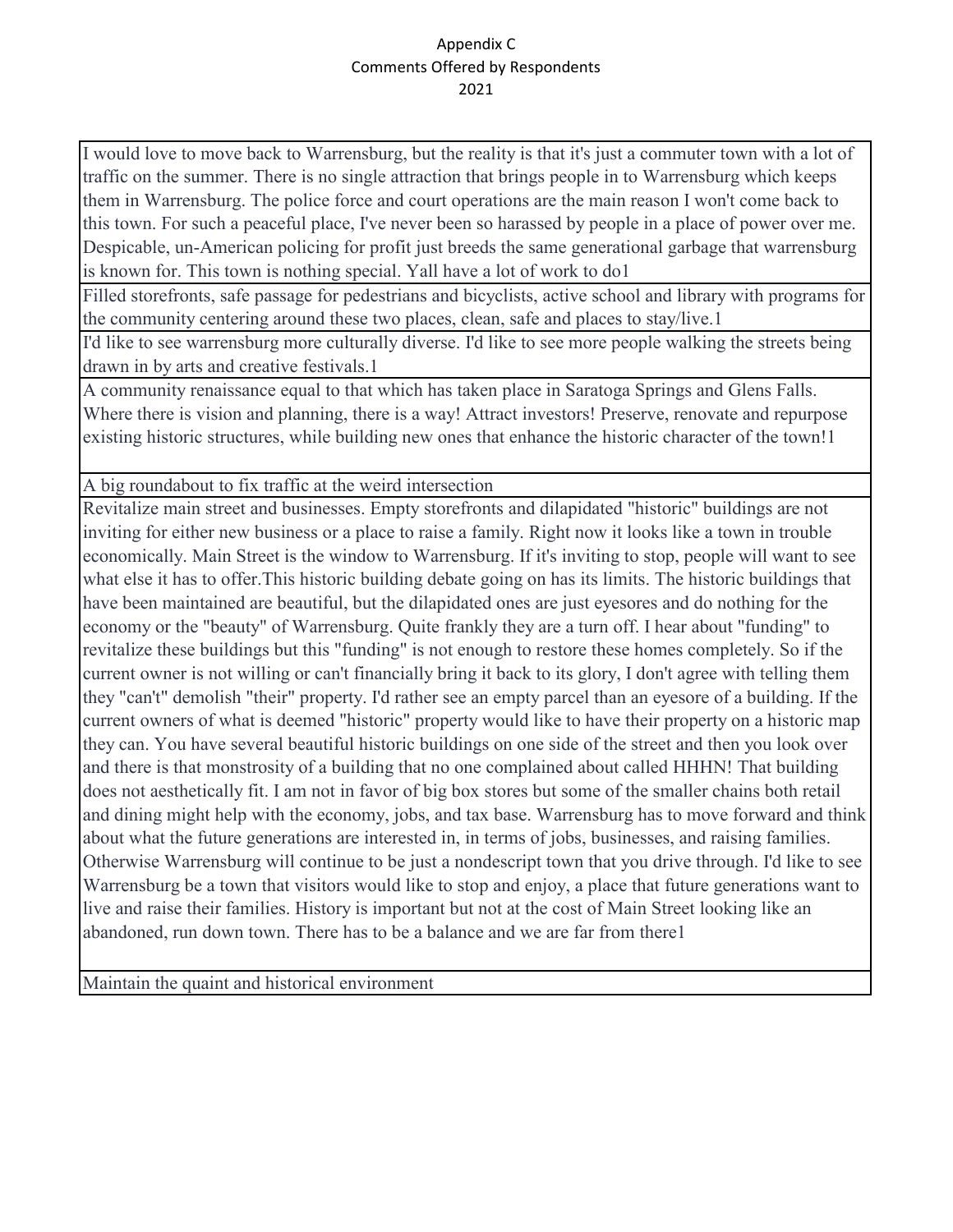Stop trying to tell people what they can and cant do with their "historic" property. If they want to participate that should be their choice, not forced on them. All of these vacant and dilapidated buildings are not helping the town economically, some are eyesores. I am hearing "funding is available" but whose going to pay for the what funding doesn't cover? If these "historic" buildings are so lucrative where are the investors? I am not for big box stores but a few smaller chain businesses could compliment the community and bring jobs to the town plus help with the tax base. Let the town planning and zoning boards do their jobs and enforce the codes set forth. Right now Main St Warrrensburg is turning into a "Ghost town". Businesses have closed and buildings vacant. You can't blame the Pandemic either. This has been happening for years! Warrensburg needs to balance moving forward and preserving its assets. not be stuck in the past! Its not working! In my 30+ years I have lived and run a business in Warrensburg I never once had a vacationer asked about the "historic" buildings. I don't even remember anyone asking if there was a museum in town. This town needs to balance its "History" and "Economic" future and look at what the generations coming up want and need moving forward or this town will be known as the Town That Time Forgot, a Ghost Town!1

If the moratorium passes I'd say Warrensburg will be a ghost Town in 10 years. This is the most insane Idea I ever heard Maybe a law against adult entertainment1

More businesses More populated Restoring dilapidated buildings1

A small time Adirondack community. A wonderful area to have kids grow up and especially enjoy our outdoor activities. It would be nice to see small businesses developed and expanded in Warrensburgkayak or canoe companies, maybe a local brewery, furniture made from Adirondack forests, expanded parks and hiking trails. Warrensburg has been special to many of us who graduated from WCS, went away for college and returned to work locally for over 35 years and then continue to live in Warrensburg upon retiring.1

To see this small town flourishing with small businesses, more safe outlets for children and teens to enjoy that are also positive, such as a skate park, ice rink during the long Winters, mountain coaster possibly at Hickory hill, mini golf and more for locals and to attract tourists.1

Vibrant small town1

More up to date and modern, more school spirt.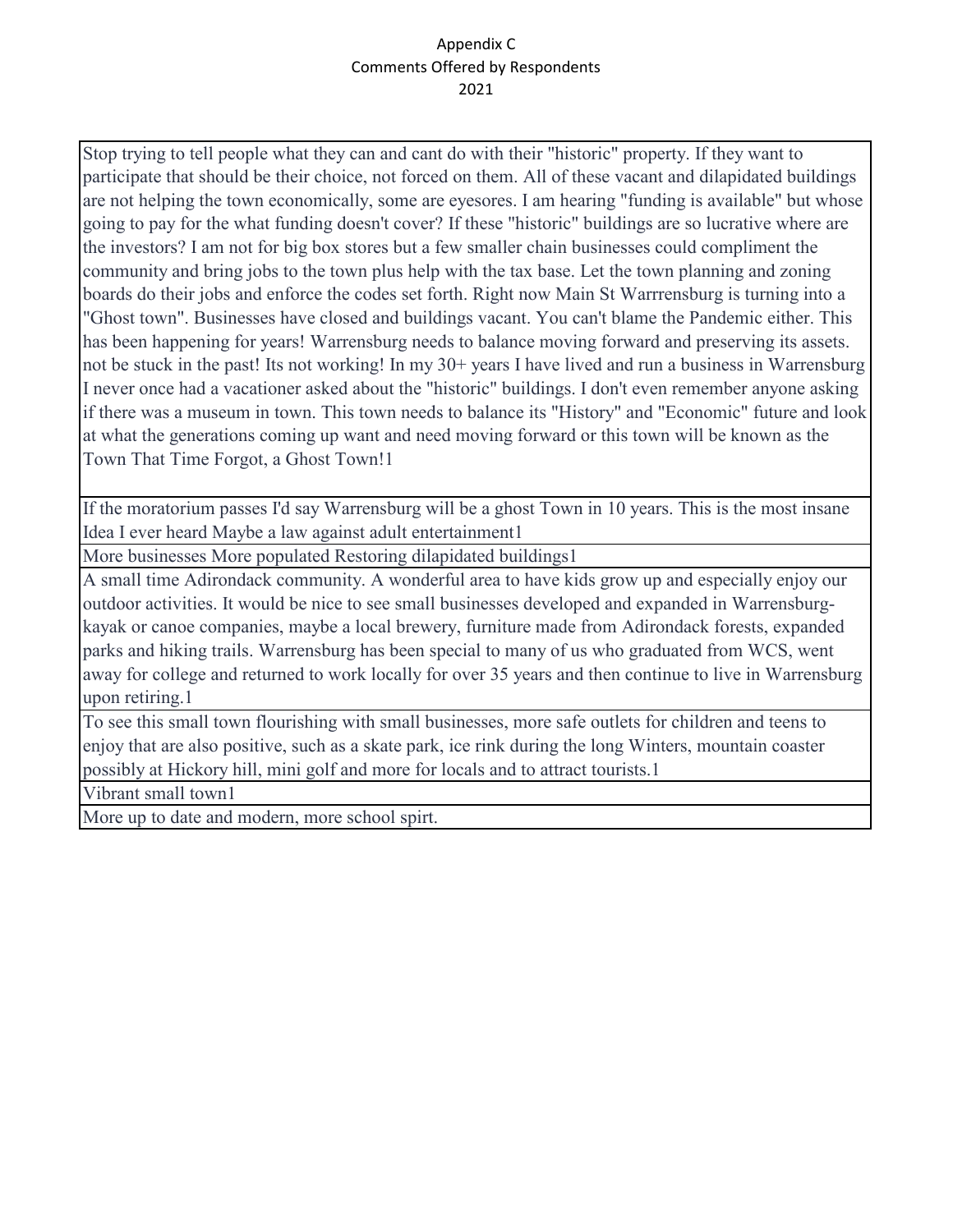As you travel into Warrensburg via exit 23, the Main Street should be used for attractive commercial businesses (eateries, shops etc) , perhaps a chain restaurant near McDonalds to attract people off the highway. The car wash, mobile home park, national grid should not be the first appearance in the town. Prime riverfront and Main Street property should be used for places people would want to visit and stop to explore/ spend money. Additional parking would help businesses grow on Main Street. As you travel north there could be room for industry or manufacturing outside of the town to create local jobs. Reliable high speed internet in all areas would allow more people to purchase homes in the area and telecommute. Family and kid friendly activities would attract more families into the region- currently there is very little targeted towards this population. The bottom line is that if we don't attract families and industry/jobs into our area, the tax base will continue to drop, taxes will continue to rise making it increasingly difficult to grow the community. Historical preservation, parks, recreational opportunities etc are certainly nice and attractive but these are not going to help the most critical issues facing our town and others in the Adirondack Park to develop, grow and thrive moving forward. Unlike other towns in the Park, Warrensburg has the best chance to grow given it's location off I87 and traffic traveling to Rte 28 and points beyond. Health care and other necessities are also already here and easily accessible unlike other communities. However, we need employment opportunities in order for people to be able to live here year round.1

To see a community that keeps the historical aspect of the town. Preserving what is here. Entertainment and recreation geared towards younger generations.1

I envision this town being a destination instead of a place to drive through on your way to other towns. There needs to be more to offer than stores to buy food and particularly meat. Jobs need to be created so that young folks can remain here employed.1

Greater local farming and community.1

In 10 years I hope that Warrensburg is similar to what attracted me to live here in the first place. I hope that it remains affordable, beautiful, and close knit. I hope that businesses and restaurants stay here, can afford to do so and that locals continue frequenting them and enjoying them. I hope that the small town feel remains and the events that the town has that we look forward to every week, seasonally and every year do also. I want more things to do here every weekend so I get to know my community and continue appreciating it. I hope that organizations learn to work together for the betterment of the town. I hope that rules are finally put into place so that neighbors don't have to despise each other because the town hasn't any day and nighttime sound/ noise ordinances, pet/livestock nuisance laws or the like. I want people to remember what it is to be a good community member and neighbor. I hope that our students leave educated and make the community better, participating in its events and growth as they go through their schooling. I hope that they have pride in being a part of this community like I do. I hope that Warrensburg remains exactly the place I fell in love with when I bought my home.

To have remained a small community with the current and new mom and pop shops. More affordable housing/apartments. More activities for children and teens with an increase for those with special needs.1